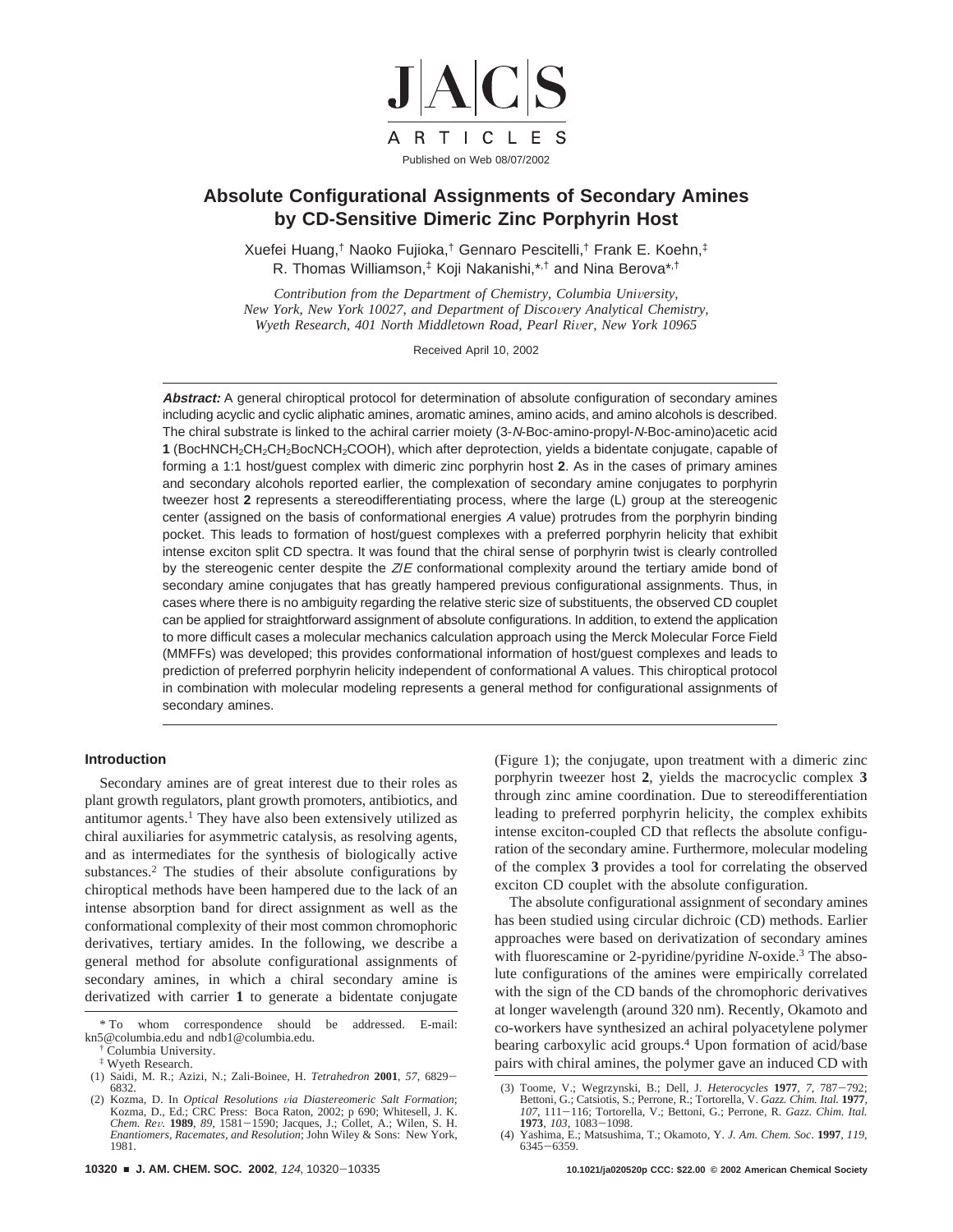

**Figure 1.** Bidentate conjugate prepared from secondary amine and carrier **1** is capable of forming 1:1 host/guest complex **3** with Zn-porphyrin tweezer **2**. The helicity between the two porphyrins in complex **3**, defined as the projection angle between 5 and 15 and 5′-15′ directions, is governed by the absolute configuration of the secondary amine.

the sign indicating the absolute stereochemistry of the amine. For secondary amines bearing aromatic chromophores, Smith and co-workers derived a semiempirical sector rule for absolute configurational assignments.5 In all of the aforementioned studies, the CD amplitudes observed are generally very weak ( $\Delta \epsilon$  < 10). Moreover, the scope of these methods was often restricted since the sign of CD in these cases may be affected by other factors such as the type and bulkiness of substituents.

For secondary amines bearing other functional groups, multiple chromophores can be introduced, and the exciton chirality method can be applied.<sup>6,7</sup> However, this approach has been encumbered by the conformational heterogeneity of the tertiary amides generated after chromophoric derivatization. Tertiary amide bonds are known to exist in two rotamer forms, that is, *Z* and *E*, usually of close energy, with the ratio depending upon the steric sizes of substituents. This often leads to weak CD signals and unreliable or even erroneous assignments. For example, Van Vranken and co-workers have demonstrated that bromobenzoylation of an amino glycoside containing a secondary amine moiety yielded a tertiary amide, which existed as a mixture of *Z* and *E* conformers in approximately 1:1 ratio. The original assignment, which did not take this factor into account, turned out to be incorrect since the observed CD was the sum of CD contributions from these conformers with opposite predicted signs.6

The modified Mosher NMR method has been extensively applied to absolute configurational assignments of secondary alcohols, ${}^{8}$  primary amines, ${}^{9}$  and carboxylic acids.<sup>10</sup> Recently,

this method has undergone remarkable progress with the development of new reagents and novel procedures. Hoye and workers have extended the Mosher method to cyclic secondary amines by derivatization with the (*R*)- and (*S*)-enantiomers of  $\alpha$ -methoxy- $\alpha$ -(trifluoromethyl)phenylacetic acid (MTPA).<sup>11</sup> However, the resulting tertiary amides contain significant populations of two conformers around the tertiary amide bonds. Therefore, the absolute configurations of secondary amines should be derived only from chemical shift differences between the two diastereomers possessing the *same amide conformation*, <sup>11</sup> which in turn requires a detailed conformational analysis of the two MTPA derivatives and NMR assignments of all conformers. Furthermore, this method has not been demonstrated to be widely applicable to acyclic secondary amines. It is thus highly desirable that a more general approach for absolute configurational assignment of secondary amines be developed.

In recent years, porphyrins and zinc porphyrins have become useful as versatile CD reporter groups for structural studies.12 We have developed a protocol for absolute configurational assignment of diamines utilizing a bis(zinc porphyrin) linked by a pentanediol linker.<sup>13</sup> The resulting achiral zinc porphyrin tweezer 2 is capable of binding various chiral acyclic  $α, ω$ diamines through zinc-amine coordination leading to formation of 1:1 macrocyclic host/guest complexes. Due to stereodifferentiation of substituents at the stereogenic center, the two porphyrins in the complex adopt a preferred chiral twist, as evident from the observed bisignate exciton couplet in the porphyrin Soret band region, the sign of which is governed by the absolute configuration of the bound diamine.

In the case of chiral compounds such as monoamines and monoalcohols with only a single site for attachment of the chromophoric reporter groups, trifunctional carrier moieties exemplified by **1** and **4** were developed (Chart 1). They form

<sup>(5)</sup> Smith, H. E. In *Circular Dichroism. Principles and Applications*, 2nd ed.; Berova, N., Nakanishi, K., Woody, R. W., Eds.; Wiley-VCH: New York,

<sup>2000;</sup> pp 397–430.<br>Chisholm, J. D.; Golik, J.; Krishnan, B.; Mats<br>L. *J. Am. Chem. Soc.* **1999**, *121*, 3801–3802. (6) Chisholm, J. D.; Golik, J.; Krishnan, B.; Matson, J. A.; Van Vranken, D. L. *J. Am. Chem. Soc.* **<sup>1999</sup>**, *<sup>121</sup>*, 3801-3802. (7) Lo, L. C.; Berova, N.; Nakanishi, K.; Morales, E. Q.; Vazquez, J. T.

*Tetrahedron: Asymmetry* **<sup>1993</sup>**, *<sup>4</sup>*, 321-330.

<sup>(8)</sup> Ohtani, I.; Kusumi, T.; Kashman, Y.; Kakisawa, H. *J. Am. Chem. Soc.* **<sup>1991</sup>**, *<sup>113</sup>*, 4092-4096; Dale, J. A.; Mosher, H. S. *J. Am. Chem. Soc.* **<sup>1973</sup>**, *<sup>95</sup>*, 512-519; Latypov, S. K.; Seco, J. M.; Quinoa, E.; Riguera, R. *J. Org. Chem.* **<sup>1996</sup>**, *<sup>61</sup>*, 8569-8577; Trost, B. M.; Belletire, J. L.; Godleski, S.; McDougal, P. G.; Balkovec, J. M.; Baldwin, J. J.; Christy, M. E.; Ponticello, G. S.; Varga, S. L.; Springer, J. P. *J. Org. Chem.* **<sup>1986</sup>**, *<sup>51</sup>*, 2370-2374.

<sup>(9)</sup> Seco, J. M.; Quinoa, E.; Riguera, R. *J. Org. Chem.* **<sup>1999</sup>**, *<sup>64</sup>*, 4669-4675; Seco, J. M.; Latypov, S. K.; Quinoa, E.; Riguera, R. *J. Org. Chem.* **1997**, 62, 7569–7574; Trost, B. M.; Bunt, R. C.; Pulley, S. R. *J. Org. Chem.*<br>**1994**, 59, 4202–4205; Latypov, S. K.; Seco, J. M.; Quinoa, E.; Riguera, R. *J. Org. Chem.* **1995**, 60, 1538–1545.

<sup>(10)</sup> Seco, J. M.; Quinoa, E.; Riguera, R. *Tetrahedron: Asymmetry* **2001**, *12*, 2915–2925; Seco, J. M.; Quinoa, E.; Riguera, R. *Tetrahedron: Asymmetry*<br>**2000**, *11*, 2781–2791; Ferreiro, M. J.; Latypov, S. K.; Quinoa, E.; Riguera,<br>R. J. Org. Chem. 2000, 65, 2658–2666; Hoye, T. R.; Hamad, A.-S.; Koltu D. O.; Tennakoon, M. A. *Tetrahedron Lett.* **<sup>2000</sup>**, *<sup>41</sup>*, 2289-2293; Hoye, T. R.; Koltun, D. O. *J. Am. Chem. Soc.* **<sup>1998</sup>**, *<sup>120</sup>*, 4638-4643. (11) Hoye, T. R.; Renner, M. K. *J. Org. Chem.* **<sup>1996</sup>**, *<sup>61</sup>*, 8489-8495; Hoye,

T. R.; Renner, M. K. *J. Org. Chem.* **<sup>1996</sup>**, *<sup>61</sup>*, 2056-2064. (12) Huang, X.; Nakanishi, K.; Berova, N. *Chirality* **<sup>2000</sup>**, *<sup>12</sup>*, 237-255.

<sup>(13)</sup> Huang, X.; Rickman, B. H.; Borhan, B.; Berova, N.; Nakanishi, K. *J. Am. Chem. Soc.* **<sup>1998</sup>**, *<sup>120</sup>*, 6185-6186.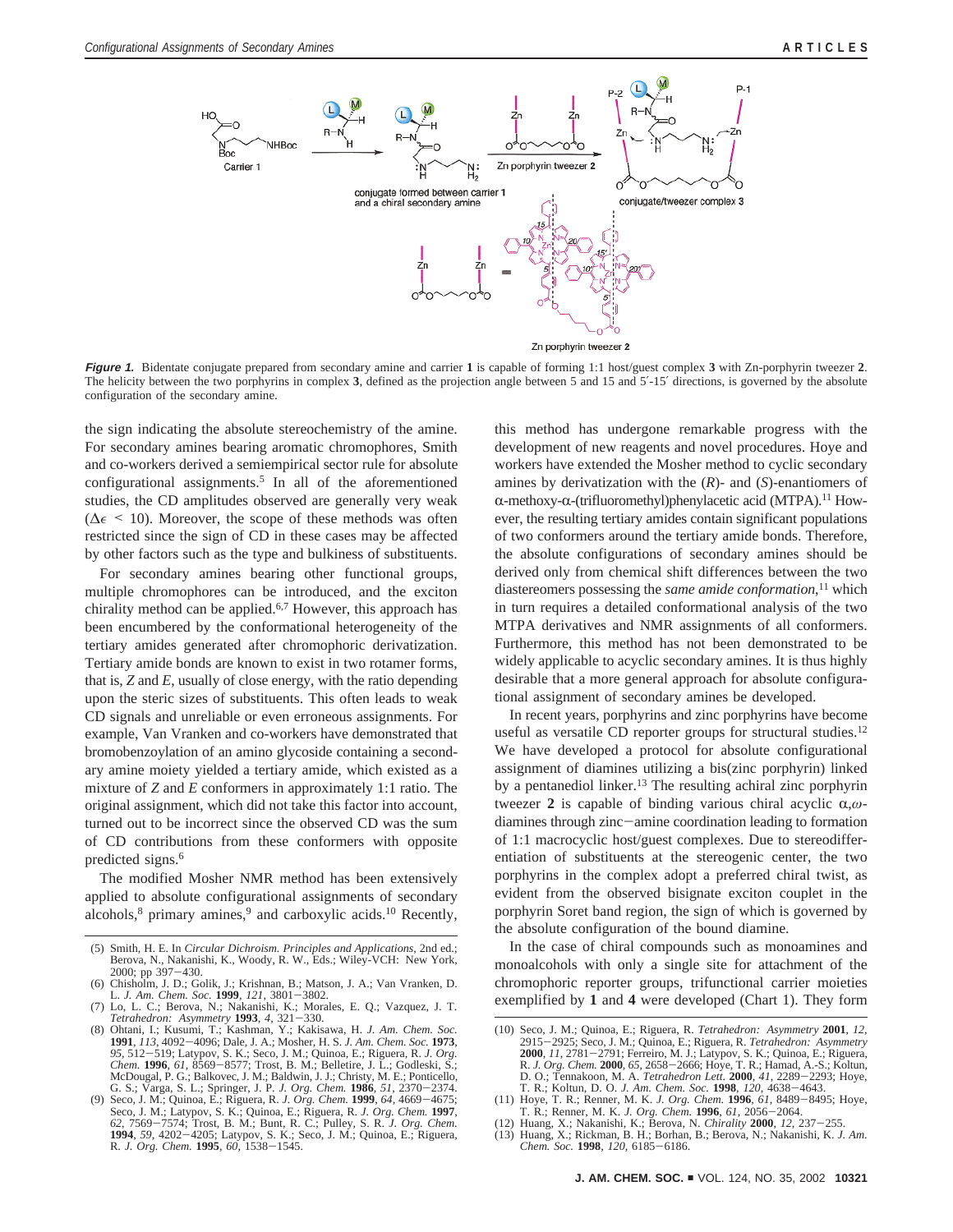

bidentate conjugates with chiral substrates, which are capable of forming 1:1 complexes with the porphyrin tweezer host **2**. <sup>14</sup>-<sup>16</sup> Steric differentiation between the two substituents at the stereogenic center, assigned large (L) and medium (M), according to their conformational energies expressed in A values as first defined by Winstein and Holness,<sup>17</sup> and later by Eliel,<sup>18</sup> Bushweller,<sup>19</sup> and Lightner,<sup>20</sup> leads to a preferred chiral twist between the porphyrin transition dipole moments; $^{21}$  this gives rise to exciton coupled CD with the sign reflecting the absolute configuration of the substrate.

In the present study on secondary amines, we first tested carrier 4 utilized in earlier studies of primary amines.<sup>14</sup> Although certain conjugates formed between carrier **4** and model secondary amines exhibited exciton CD couplet with large amplitudes, the signs of these couplets did not necessarily agree with those expected for the known absolute configurations. We suspected the conformational flexibility of these conjugates as being the most likely reason for this inconsistency. To reduce the conformational freedom, carrier **5** with an *N*-pyridine oxide moiety was prepared (Chart 2). It was hoped that the secondary amine/carrier **5** conjugate might be more rigid through increased electronic repulsion between the negatively charged oxygen of the pyridine oxide and the carbonyl oxygen. While all tested cyclic secondary amines conjugates with carrier **5** yielded exciton CD couplets with signs in agreement with prediction, disappointingly the CD of acyclic secondary amine conjugates were not only much weaker but also exhibited signs inconsistent with the absolute configuration,<sup>22</sup> presumably due to different *Z/E* ratios of the conjugates. The unsuccessful attempts with pyridine derivatives **4** and **5** as carriers prompted us to search for a carrier that allows more flexibility between the stereogenic center and the bidentate binding sites, thus leading to a better chiral recognition. Therefore, carrier **1**, developed for successful absolute configurational assignment of secondary alcohols and primary amines,<sup>15,16</sup> became a prospective carrier moiety, which would possibly allow the conjugate to bind tweezer 2 and provide exciton CD couplets reflecting the absolute configura-

- (14) Huang, X.; Borhan, B.; Rickman, B. H.; Nakanishi, K.; Berova, N. *Chem. Eur. J.* **<sup>2000</sup>**, *<sup>6</sup>*, 216-224. (15) Kurtan, T.; Nesnas, N.; Li, Y.-Q.; Huang, X.; Nakanishi, K.; Berova, N. *J.*
- *Am. Chem. Soc.* **<sup>2001</sup>**, *<sup>123</sup>*, 5962-5973. (16) Kurtan, T.; Nesnas, N.; Koehn, F. E.; Nakanishi, K.; Berova, N. *J. Am.*
- 
- (17) Winstein, S.; Holness, N. J. J. Am. Chem. Soc. 1955, 77, 5562-5578. (17) Winstein, S.; Holness, N. J. *J. Am. Chem. Soc.* **<sup>1955</sup>**, *<sup>77</sup>*, 5562-5578. (18) Eliel, E. L.; Wilen, S. H. In *Stereochemistry of Organic Compounds*;
- Wiley: New York, 1994; pp 695-697.<br>(19) Bushweller, C. H. In Conformational Behavior of Six-Membered Rings:
- (19) Bushweller, C. H. In *Conformational Behavior of Six-Membered Rings: Analysis, Dynamics, and Stereoelectronic Effects; Juaristi, E., Ed.; VCH publishers: New York, 1995; pp 25–58.<br>
(20) Boiadiiev. S. E.: Lightner. D.*
- (20) Boiadjiev, S. E.; Lightner, D. A. *J. Am. Chem. Soc.* **<sup>2000</sup>**, *<sup>122</sup>*, 11328- 11339. (21) Matile, S.; Berova, N.; Nakanishi, K.; Fleischhauer, J.; Woody, R. W. *J.*
- *Am. Chem. Soc.* **<sup>1996</sup>**, *<sup>118</sup>*, 5198-5206. (22) Huang, X. In *I. Porphyrins in structural studies by circular dichronic*
- spectroscopy. II. Spectroscopic studies of neurologically active philantho-<br>toxins. Ph.D. Thesis, Columbia University, New York City, 1999.





Carrier 4





**Scheme 1.** Preparation of the Secondary Amine/Carrier **1 Conjugates** 



tion *regardless* of the conformation of the tertiary amide bond.

## **Results and Discussion:**

**Preparation of the Conjugates.** The di-Boc-protected carrier **1** was prepared as described previously.15 Accordingly, the formation of bidentate 2° amine/carrier **1** conjugate **6** was performed by two different procedures (Scheme 1). Secondary amines were coupled with carrier **1** to generate the di-Bocprotected conjugate **7** in greater than 80% yield. Treatment of **7** with trifluoroacetic acid (TFA) and neutralization with Na<sub>2</sub>-CO3 afforded the free base form of the conjugate **6** (route A), which readily formed a 1:1 host/guest complex with zinc porphyrin tweezer **2**. In the case of acid-sensitive compounds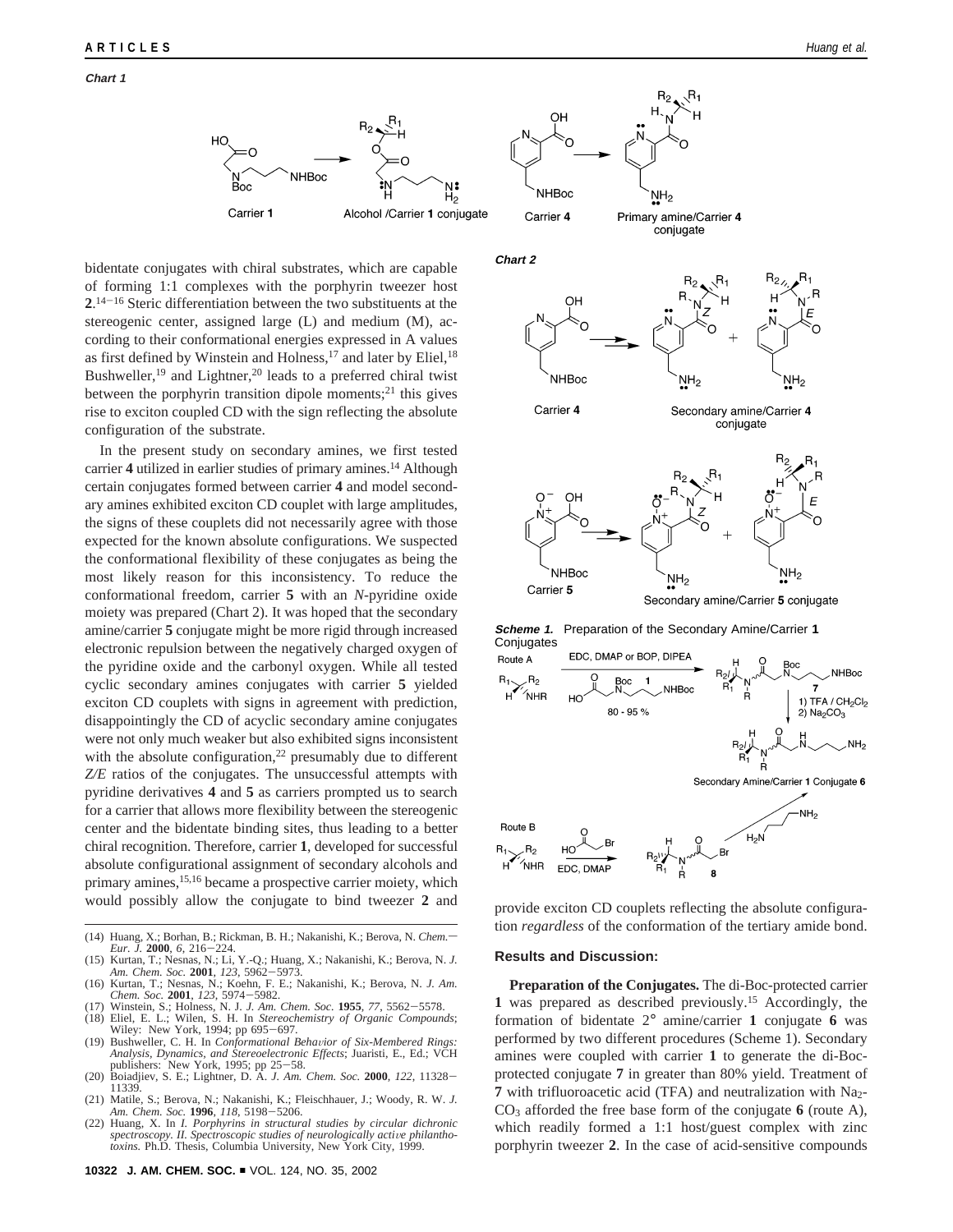

**Figure 2.** (a) CD spectrum of complex **1-9**/**2** formed between conjugate **1-9** (20 equiv) and Zn-porphyrin tweezer **2** (1 *µ*M) in methylcyclohexane (MCH). A<sub>CD</sub> denotes the amplitude of the CD exciton couplet, which represents the difference in ∆ between the peak and the trough. (b) Job plot of the complex **1-9**/**2** with the maximum CD amplitude observed when the molar fraction of host **2** is 0.5 indicates that the stoichiometry of binding is 1:1 (total host and guest concentration is 1*µ*M).

such as 1-*O*-methyl-*N*-methyl-L-acosamine, an alternative route was designed by derivatizing the secondary amine with bromoacetic acid (route B). Treatment of the bromoacetamide **8** with 1,3-diaminopropane gave the free amine conjugate **6** (Scheme 1). Although typical reactions were carried out with milligram quantities of the secondary amine, it was feasible to form the conjugate with as little as 10 *µ*g of chiral substrate followed by the use of a Pasteur pipet column for purification prior to UV-vis and CD measurements (see Supporting Information).

**Formation and Stoichiometry of Host/Guest Complexes.** Mixing of porphyrin tweezer host **2** with the bidentate guest conjugate **1-9 (1-9** denotes the conjugate formed between carrier 1 and secondary amine 9), formed between  $(S)$ -*N*-benzyl- $\alpha$ phenyethylamine **9** and carrier **1**, gave rise to an intense positive exciton CD couplet with an amplitude  $A_{CD} = +1078$  in methylcyclohexane (MCH) (Figure 2a). A Job plot was obtained from CD spectra measured with different molar fractions of the tweezer host **2** with a fixed total amount of host and guest. It is advantageous to monitor CD rather than UV-vis changes for the construction of the Job plot, since in this manner only the host/guest complex is selectively detected while the uncomplexed host remains CD silent. From the Job plot, it is evident that the stoichiometry for the binding of porphyrin tweezer **2** with conjugate **1-9** is 1:1 (Figure 2b) with the maximum CD amplitude observed when the molar fraction of the host **2** was 0.5.

Formation of the 1:1 macrocyclic complex between porphyrin tweezer **2** and the bidentate conjugate guest is also supported by changes in UV-vis spectra observed with different amounts of guest (Figure 3). With increasing concentration of the guest such as conjugate 1-9, the UV-vis maxima are shifted from 416 nm (Figure 3a, 0 equiv curve) to 422 nm with a shoulder at 435 nm (Figure 3a, 2-40 equiv curve). The absorption maximum of the complex formed between a monoamine, such as isopropylamine, and porphyrin tweezer **2** is at 428 nm.23 The blue-shifted band of **1-9/2** complex with an absorption maximum at 422 nm and the red-shifted shoulder at 435 nm arise from high-energy (in-phase) and low-energy (out-of-phase) transitions, respectively, due to the strong exciton coupling between the two nearby porphyrins held in a close-to-parallel orientation.23 This difference clearly indicates the transition from the free tweezer **2** to the 1:1 host/guest macrocyclic complex (Figure 3a,d). It is only after the guest concentration exceeds 200 equiv that UV-vis maxima of the complex are shifted to longer wavelengths beyond 422 nm (Figure 3b, 200-1000 equiv curves). The red-shift beyond 422 nm points to an increase in the population of the flexible 1:2 host/guest complexes. The binding constant  $(K_a)$  between host 2 and guest 1-9 is determined to be 5  $\times$  10<sup>6</sup> M<sup>-1</sup> through nonlinear curve-fitting of the absorbance changes at 422 nm with increasing amount of guest **1-9** based on a 1:1 stoichiometry. The value of *K*<sup>a</sup> is similar to that measured for the primary amine conjugate of carrier **1**. 15

The formation of host/guest complexes accompanying the addition of conjugate **1-9** to porphyrin tweezer **2** is also corroborated by changes in the corresponding CD spectra. The CD amplitudes of the host/guest complex increase as the guest concentration increases from 0.2 to 2 equiv and reaches a maximum at 2 equiv, indicating formation of the 1:1 complex (Figure 3c). The CD amplitudes, while varying little between 2 and 500 equiv of guest concentration, decrease above 500 equiv (Figure 3c), suggesting an increase in the population of the 1:2 complex devoid of exciton coupling. Twenty equivalents of the guest were used as the optimal amount for the following CD investigations. In all cases, the CD spectra were measured in different solvents, such as MCH, hexane, benzene, toluene, methylene chloride, and acetonitrile with the data for complex **1**-**9**/**2** shown in Table 1. The complexes consistently exhibited similar amplitudes in apolar solvents, that is, MCH, hexane, benzene, toluene, with subsequent CD data given only for MCH and hexane. It is noteworthy that, without exception, the sign of CD exciton couplets for a complex remained the same in all solvents tested.

**CD of the Host/Guest Complexes.** The reason that the conjugate/porphyrin tweezer **2** complex yields an excitoncoupled CD spectrum with a specific sign is due to steric differentiation of the three groups at the stereogenic center of the conjugate by porphyrin tweezer **2**. The two substitutents at the stereogenic center are assigned large (L) and medium (M) according to their steric sizes based on their respective conformational energy *A* values,  $17-20$  while the third group is hydrogen. Upon addition of conjugate **1-9** to porphyrin tweezer **2**, a 1:1 host/guest complex is formed via coordination of the amino nitrogens of **1-9** to the zinc atoms of the porphyrins. In this complex, porphyrin P-1 binds with the primary amino group

of the conjugate, while porphyrin P-2 preferably approaches (23) Huang, X.; Borhan, B.; Berova, N.; Nakanishi, K. *J. Indian Chem. Soc.* **<sup>1998</sup>**, *<sup>75</sup>*, 725-728.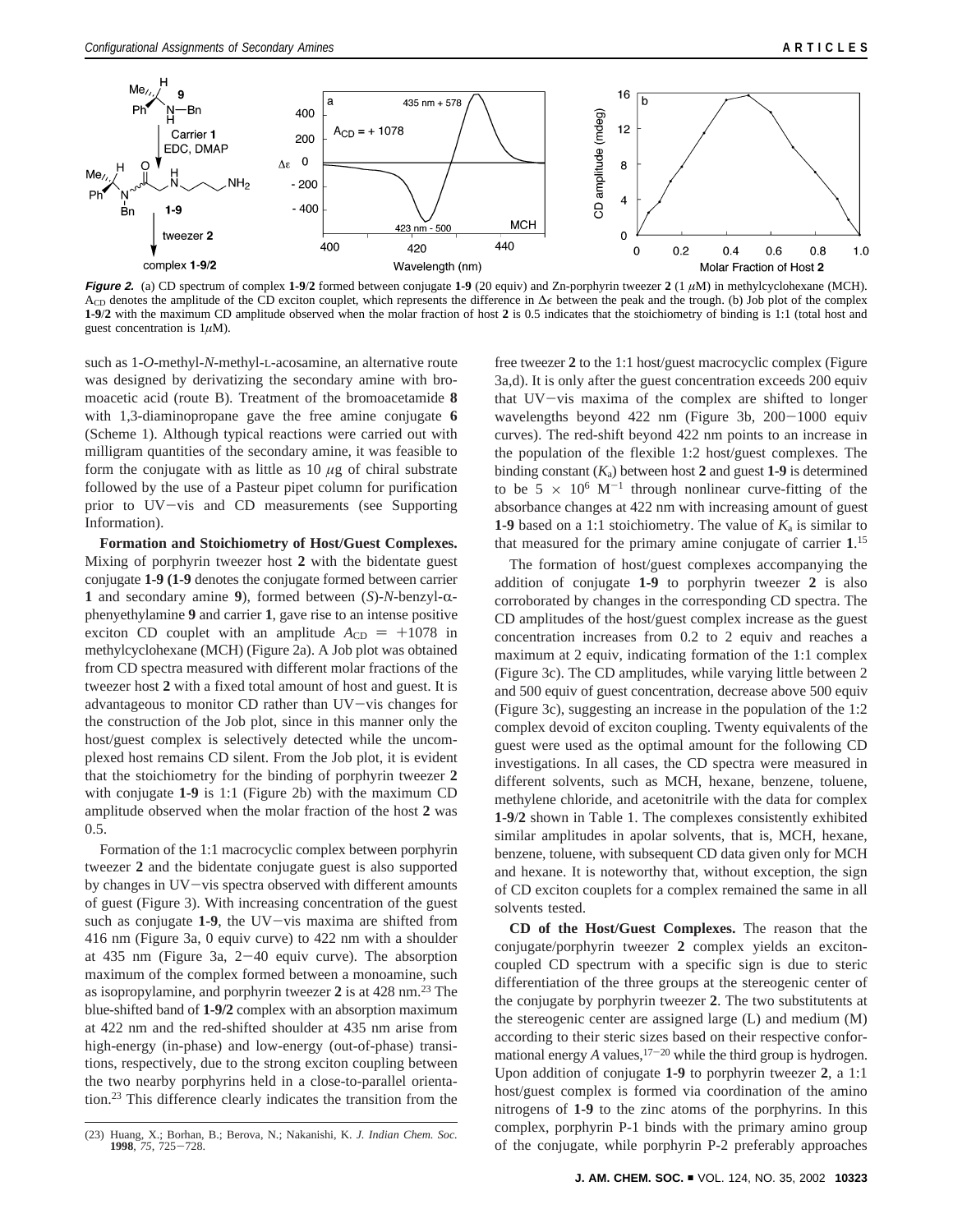

**Figure 3.** UV-vis and CD of  $1-9/2$  complex with different equivalents of  $1-9$  in MCH. (The concentration of tweezer 2 is kept constant at 1  $\mu$ M in all cases). (a) UV-vis of **<sup>2</sup>** with 0-40 equiv of **1-9**. **(**b) UV-vis of **<sup>2</sup>** with 80-1000 equiv of **1-9**. (c) Change in CD amplitudes with different equivalents of **1-9**. (d) Schematic presentation of the equilibria between porphyrin tweezer **2**, 1:1 macrocyclic host/guest complex, and flexible 1:2 host/guest complexes.

the secondary amine from the face of M and H groups, to avoid unfavorable steric interaction with the bulky L group (Figure 4). This stereoselection would render the L group pointing away from the binding pocket formed by the two porphyrins, leading in the case of conjugate **1-9** to a clockwise twist between the transition dipole moments of the two porphyrins, which are along the  $5-15$  direction of the zinc tetraphenylporphyrins.<sup>21</sup> (For detailed discussion about conformation of the host/guest complex, see the Conformational Analysis section). The overriding clockwise twist between the two porphyrins leads to a positive CD couplet, which is in full agreement with the observed positive CD couplet with an amplitude of  $+1078$  in MCH. Thus, the absolute configuration of the amine can be correlated with the sign of the exciton CD couplet by following the simple rule: if a positive exciton-coupled CD spectrum is observed, the L, M, and H groups are arranged in a clockwise fashion with the amino group in the rear in the Newman

projection, and vice versa. This is fully consistent with the primary amine and secondary alcohol conjugates as established previously (conjugates **1-9** vs **1-10**, **1-15** vs **1-16** in Table 2).15

The method described here is applicable to chiral secondary amines containing various substituents on the nitrogen (Table 2). While varying the substituents on nitrogen from hydrogen (conjugate **1-10**) to methyl (conjugate **1-11**) or ethyl groups (conjugate **1-12**) does not significantly affect the CD amplitudes, introduction of a benzyl moiety (conjugate **1-9**) leads to a great enhancement in the CD amplitude. It appears that the presence of two aromatic groups, one at the stereogenic center and the other on the nitrogen, is necessary for this enhancement, since the enhancement is much smaller where only one aromatic group is involved (conjugate **1-16** vs **1-11**, **1-16** vs **1-17**). The possible reasons for the observed enhancement of CD amplitude will be discussed in the Molecular Modeling section. Tertiary amides can be formed selectively in the presence of free hydroxyl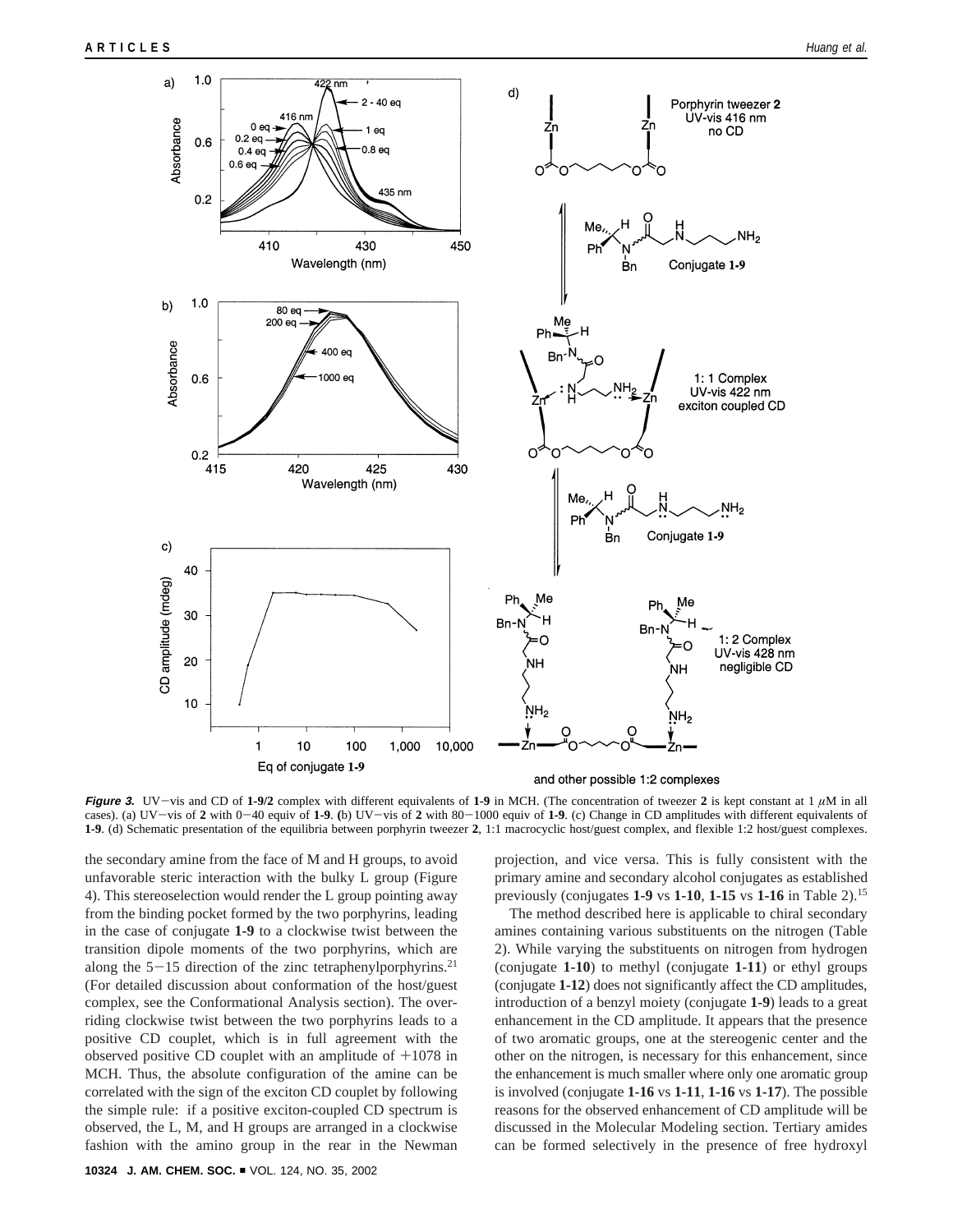**Table 1.** CD Amplitudes of Complex **1-9/2** in Various Solvents (Concentrations of Tweezer **2** and Conjugate **1-9** Are 1 and 20 *µ*M, Respectively)



**Figure 4.** Complex formation between conjugate **1-9** and tweezer **2** leads to two conceivable conformations with opposite sense of twists. The predominant conformation I, the one in which the L (large) group is protruding from the porphyrin binding pocket, gives rise to an CD exciton couplet representing the sense of twist between the two porphyrins and hence the absolute configuration at the stereogenic center.

groups in the chiral substrates (conjugates **1-18**-**1-21**). The existence of multiple chiral centers in these conjugates does not interfere with the results since the amino containing stereogenic center is the sole determinant of the sign of exciton CD couplet.

*N*-Me amino acids have also been included in this study since they are important constituents of many biologically active peptides and are often critical for their activities.24 The carboxyl moiety is assigned M since its conformational energy (∼5 kJ/ mol) is smaller than that of the alkyl or aryl substituents  $(27.3)$  $kJ/mol$ .<sup>18</sup>

However, in case of *N*-Me amino esters, unexpected chemical transformation of the conjugates took place, which greatly affected the CD. For example, with (*S*)-*N*-Me-phenylalanine

conjugate **1-22a**, the predicted negative CD couplet (0 h curve) completely inverted after 4 h with a much larger amplitude (Figure 5).25 Moreover, the rate of CD sign inversion was highly dependent upon the size of the substituent groups, for example, in (*S*)-*N*-Me-valine/carrier **1** conjugate the sign inversion took 3 days, while with (*S*)-*N*-Me-alanine/carrier **1** conjugate a positive CD was observed immediately after preparation. It was found that upon deprotonation of the TFA salt of the amino ester conjugate with carrier **1**, the ester conjugate underwent cyclization to yield diketopiperazine **23** in quantitative yield (Figure 5). After isolation, the diketopiperazines functioned as bidentate guests forming 1:1 host/guest complexes with tweezer **2**, which exhibited exciton coupled CD spectra with signs consistent with their absolute stereochemistry (Table 3). This unexpected transformation has prompted our ongoing studies of utilizing tweezer **2** for absolute configurational assignment (24) Dreyfus, M.; Harri, E.; Hofmann, H.; Kobel, H.; Pache, W.; Tscherter, H.

*Eur. J. Appl. Microb.* **1976**, *3*, 125; Takesako, K.; Ikai, K.; Haruna, F.; Endo, M.; Shikamanka, K.; Sono, E.; Nakamura, T.; Kata, I.; Tamaguchi, H. *J. Antibiot.* **1991**, *44*, 919; Luo, Y.; Evindar, G.; Fishlock, D.; Lajoie, G. A. *Tetrahedron Lett.* **<sup>2001</sup>**, *<sup>42</sup>*, 3807-3809.

<sup>(25)</sup> With other conjugates, CD amplitudes of the complexes formed with tweezer **2** did not change significantly with time.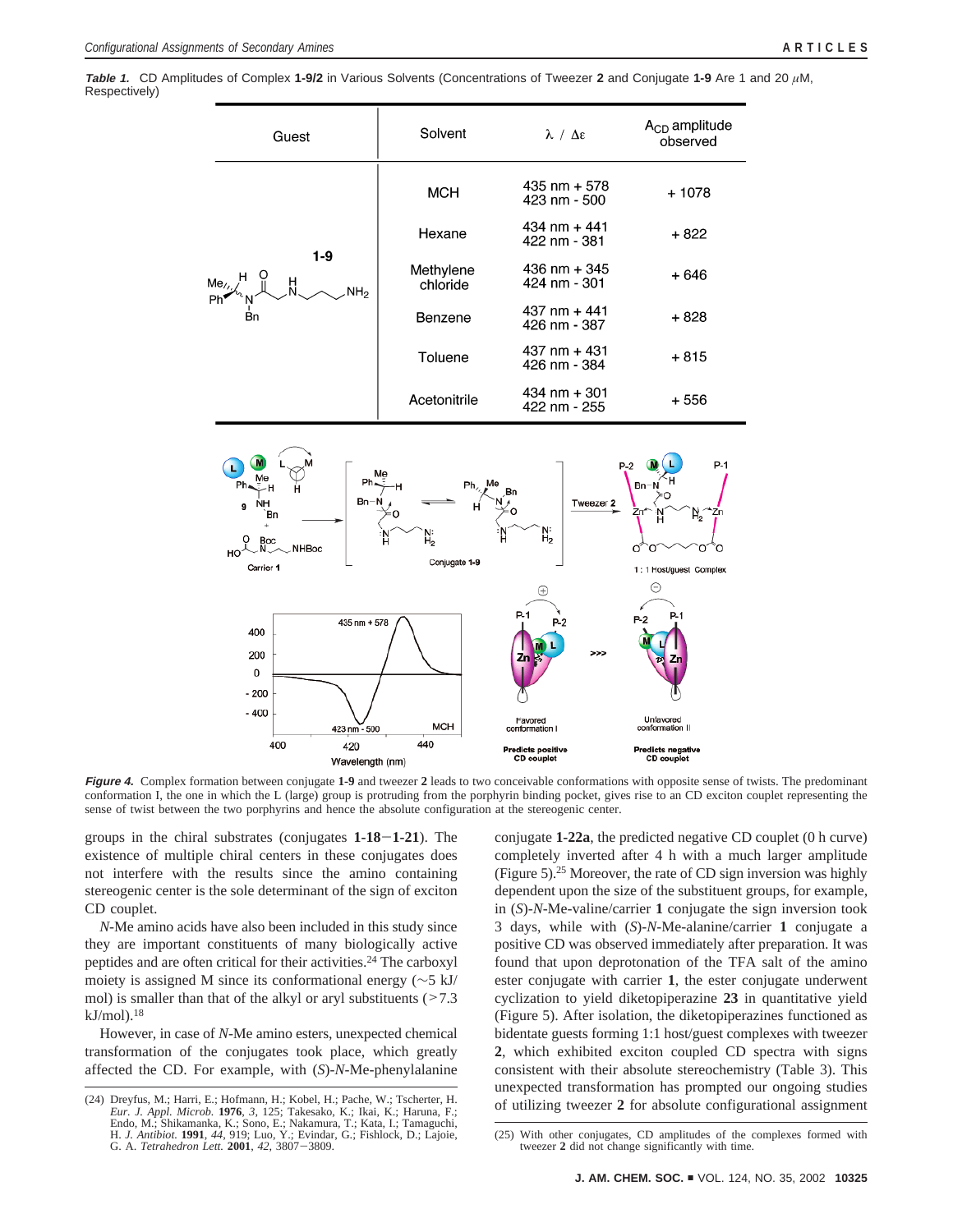**Table 2.** Structures and Schematic Representations of Secondary Amines and CD Data of the Conjugate/Tweezer **2** Complexes (Concentrations of Tweezer **2** and the Conjugates Are 1 and 20 *µ*M, Respectively)

| Chiral<br>substrate                            | <b>CD Couplet</b><br>predicted |                    | Solvent    | $\lambda / \Delta \epsilon$  |                                                                                                        |
|------------------------------------------------|--------------------------------|--------------------|------------|------------------------------|--------------------------------------------------------------------------------------------------------|
| Ph<br>н,<br>•Me                                |                                | м                  | мсн        | 435 nm + 578<br>423 nm - 500 | $+1078$                                                                                                |
| HN.<br>Bn<br>9                                 | NHR                            | н<br>positive      | Hex        | 435 nm + 441<br>424 nm - 381 | $+822$                                                                                                 |
| Ph<br><sup>H </sup> 게 ٣<br>$\frac{HN}{10^*}$ H | NHR                            | н<br>positive      | мсн        | 434 nm +130<br>424 nm - 110  | $+240$                                                                                                 |
| • Me                                           |                                |                    | MCH        | 435 nm + 120<br>424 nm - 111 | + 231                                                                                                  |
| HN,<br>Me<br>11                                | NHR                            | н<br>positive      | Hex        | 434 nm + 148<br>422 nm - 133 | + 281                                                                                                  |
| H ~ Me<br>HN,                                  | н                              | м                  | мсн        | 434 nm + 162<br>422 nm - 125 | + 287                                                                                                  |
| Et<br>12                                       | NHR                            | н<br>positive      | Hex        | 433 nm + 144<br>421 nm - 102 | + 246<br>- 427<br>- 337<br>- 939<br>- 593<br>$+282$<br>+ 283<br>+ 241<br>$+572$<br>+ 357               |
|                                                |                                |                    | мсн        | 435 nm - 223<br>423 nm + 194 |                                                                                                        |
| $HN.$ Me<br>13                                 | NHR                            | н<br>negative      | Hex        | 435 nm - 181<br>422 nm + 156 | $A_{CD}$ amplitude<br>observed<br>+ 148<br>+ 132<br>+ 151<br>+ 124<br>+ 347<br>+309<br>$+220$<br>$+75$ |
|                                                |                                |                    | мсн        | 435 nm - 503<br>424 nm + 436 |                                                                                                        |
| $HN \cdot_{Bn}$<br>14                          | NHR                            | н<br>negative      | Hex        | 432 nm - 326<br>422 nm + 288 |                                                                                                        |
| н<br>•Me<br>$H_N$ , $H_{15*}$                  | NHR                            | н<br>positive      | мсн        | 434 nm + 158<br>423 nm - 124 |                                                                                                        |
| н,<br>Me                                       |                                |                    | мсн        | 434 nm + 156<br>422 nm - 127 |                                                                                                        |
| НN<br>16 <sup>Me</sup>                         | NHR                            | н<br>positive      | Hex        | 433 nm + 138<br>421 nm - 103 |                                                                                                        |
| Me                                             |                                |                    | <b>MCH</b> | 434 nm + 303<br>422 nm - 269 |                                                                                                        |
| нN<br>Bn<br>17                                 | NHR                            | н<br>positive      | Hex        | 433 nm + 243<br>420 nm - 114 |                                                                                                        |
| HN-Me                                          |                                | M                  | мсн        | 432 nm + 88<br>421 nm - 60   |                                                                                                        |
| 18<br>HO                                       | NHR                            | Ψ<br>н<br>positive | Hex        | $431$ nm + 74<br>420 nm - 58 |                                                                                                        |
| н<br>$\blacksquare$<br>HO                      |                                |                    | MCH        | 434 nm + 93<br>421 nm - 58   |                                                                                                        |
| 19                                             | NHR                            | н<br>positive      | Hex        | 433 nm + $77$<br>420 nm - 47 |                                                                                                        |
| HО<br>$\cdot$ i CH $_3$                        |                                | м                  | MCH        | 432 nm + 203<br>420 nm - 144 |                                                                                                        |
| 20                                             | NHR                            | н<br>positive      | Hex        | 431 nm + 180<br>420 nm - 129 |                                                                                                        |
| осн <sub>зн</sub><br>٦N٠<br>-Ме                |                                | L<br>м             | <b>MCH</b> | 434 nm + 131<br>423 nm - 89  |                                                                                                        |
| 21                                             | NHR                            | н<br>positive      | Hex        | 434 nm + 42<br>423 nm - 33   |                                                                                                        |

<sup>\*</sup>From ref 15.

of diketopiperazines that have been found to be useful as cell cycle inhibitors,  $26$  tyrosine kinase inhibitors,  $27$  and  $\beta$ -turn mimetics;<sup>28</sup> the results will be reported in due course.



**Figure 5.** Upon deprotonation of TFA salt of conjugate  $1-22a$  (CD  $t = 0$ ) h curve), it cyclized to yield diketopiperazine 23 (CD  $t = 4$  h curve), which gave opposite sign of exciton-coupled CD upon complexing with Znporphyrin tweezer **2**.

**Table 3.** CD Amplitudes of the Diketopiperazines/Tweezer **2** Complexes in MCH (Concentrations of Tweezer **2** and Diketopiperazines Are 1 and 20 *µ*M, Respectively)

| Diketopiperazines                                     | $\lambda / \Delta \epsilon$          | $A_{CD}$ amplitude<br>observed |
|-------------------------------------------------------|--------------------------------------|--------------------------------|
| NH <sub>2</sub><br>Me-N<br>N<br>23<br>$Bn^{\vee}$     | 428 nm + 240<br>420 nm - 186         | + 426                          |
| NH <sub>2</sub><br>Me-N<br>N<br>24<br>н               | 430 nm + 146<br>421 nm - 117         | $+263$                         |
| NH <sub>2</sub><br>Me-N<br>N<br>25<br>Me <sup>\</sup> | $430 \text{ nm} + 51$<br>420 nm - 33 | $+84$                          |
| NH <sub>2</sub><br>Me-N<br>N<br>н<br>26               | 430 nm $+276$<br>421 nm - 226        | + 512                          |

Previously we have reported that the conjugates of primary amino esters (e.g., **1-27**) and hydroxy esters (e.g., **1-28**) with carrier **1** also yielded exciton coupled CD when complexed with porphyrin tweezer **2** (Figure 6).15,16 Interestingly, it was found that they did not cyclize to yield diketopiperazine or diketomorpholine under the experimental conditions. The lack of cyclization products in these cases is attributed to the propensity of secondary amide in conjugate **1-27** and ester in conjugate **1-28** to adopt the *Z* conformation exclusively.15,16 The reactive

(27) Li, W. R.; Peng, S.-Z. Tetrahedron Lett. 1998, 39, 7373-7376.

<sup>(26)</sup> Wang, H.; Ganesan, A. *Tetrahedron Lett.* **<sup>1997</sup>**, *<sup>38</sup>*, 4327-4328; Cui, C.-

<sup>(27)</sup> Li, W. R.; Peng, S.-Z. *Tetrahedron Lett.* **1998**, 39, 7373–7376.<br>
(28) Kim, H.-O.; Nakanishi, H.; Lee, M. S.; Kahn, M. *Org. Lett.* **2000**, 2, 301–<br>
302; Golebiowski, A.; Klopfenstein, S. R.; Shao, X.; Chen, J. J.; C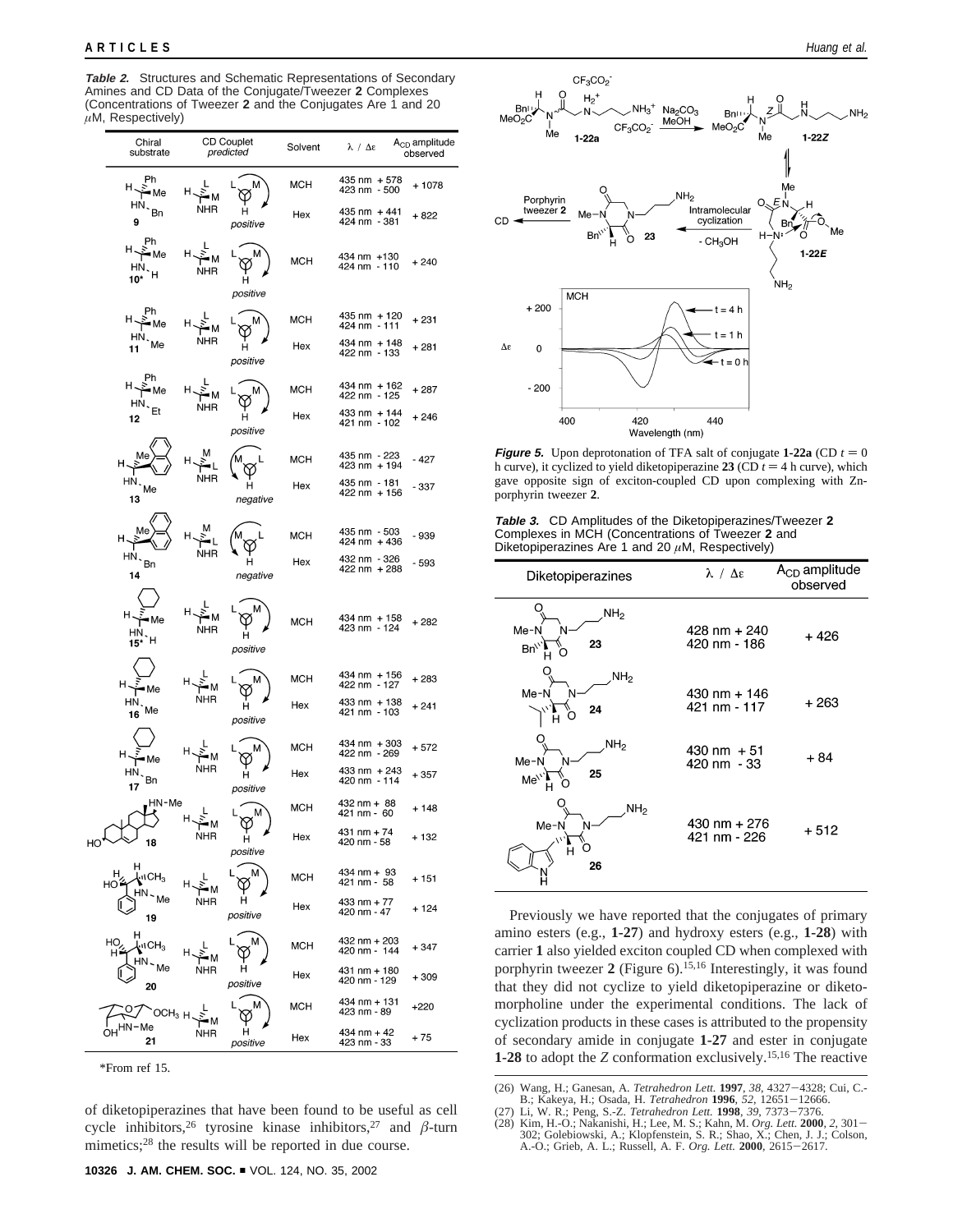

**Figure 6.** Conjugates **1-27** and **1-28** do not cyclize under experimental conditions due to the predominant *Z* conformations of the amide or ester bonds, respectively.

conformations leading to diketopiperazine **29** or diketomorpholine **30** are presumably *E* (Figure 6).

On the basis of these results, and to prevent the formation of diketopiperazines, a modified protocol was developed in which, before conversion to conjugate, the *N*-Me amino acid amides were prepared either through direct amide formation from the free carboxylic acids or aminolysis of the corresponding amino esters.29 The absolute configuration of *N*-Me amino acid amides can be easily determined by considering the amide moiety as the M group and the alkyl or aromatic moieties as L on the basis of their respective conformational energies (Table 4).

The chiroptical method described here was found to be applicable to cyclic secondary amines as well (Table 5). If a carboxyl substituent is present in the chiral substrate (compounds **36**, **37**, **40**, **41**, **42**), the prior conversion into an amide is necessary to avoid formation of diketopiperazine derivatives. The method has been applied to compounds containing various ring sizes from four- to six-membered rings including pipecolinic acid  $(41)^{30}$  and a tetrahydroisoquinoline derivative  $(42)$ , <sup>31</sup> which are constituents of important biologically active compounds.

This method, however, led to unexpected results with amines containing additional secondary alkyl groups such as cyclohexyl and isopropyl on nitrogen (compounds **43** and **44**). The sign of observed CD of the complexes formed between conjugates **1-43** and **1-44** and porphyrin tweezer **2** turned out to be opposite to that predicted for the corresponding conjugate carrying a primary alkyl group (namely conjugates **1-9** and **1-11**) (Table 6). We find that application of the present chiroptical method to secondary amines containing cyclohexyl and isopropyl on nitrogen is possible in conjunction with molecular modeling due to unusual conformational features of this class of compounds (see the Molecular Modeling section).

In summary, a chiroptical microscale protocol has been developed for absolute configurational assignment of secondary

*J. Med. Chem.* **<sup>1994</sup>**, *<sup>37</sup>*, 1177-1188. (30) Scott, J. D.; Williams, R. M. *Tetrahedron Lett.* **<sup>2000</sup>**, *<sup>41</sup>*, 8413-8416; Scott, J. D.; Williams, R. M. *J. Am. Chem. Soc.* **2002**, 41, 8413–8416. (31) Sánchez, R.; Luna, H.; Pérez, H. I.; Manjarrez, N.; Solís, A. *Tetrahedron:* 

**Table 4.** Structures and Schematic Representations of N-Me Amino Acid Amides and CD Data of the Conjugate/Tweezer **2** Complexes (Concentrations of Tweezer **2** and the Conjugates Are 1 and 20 *µ*M, Respectively)

| Chiral<br>substrate                                | <b>CD Couplet</b><br>predicted |          | Solvent    | $\lambda / \Delta \epsilon$          | $ACD$ amplitude<br>observed |
|----------------------------------------------------|--------------------------------|----------|------------|--------------------------------------|-----------------------------|
| H <sub>S</sub> CONHBu<br>CONHBu <sup>H</sup><br>HN | м                              |          | <b>MCH</b> | 431 nm - 49<br>420 nm + 39           | - 88                        |
| Me <sub>31</sub>                                   | <b>NHR</b>                     | negative | Hex        | 431 nm - 58<br>$419 \text{ nm} + 47$ | $-105$                      |
| <b>CONHBu</b><br>$H \rightarrow C H_3$             | ᆑᄻᆠ                            | Μ        | <b>MCH</b> | 432 nm - 10<br>$422$ nm + 16         | $-26$                       |
| $HN - Me$ 32                                       | <b>NHR</b>                     | negative | Hex        | no CD                                |                             |
| CONHBu<br>н.э                                      |                                |          | <b>MCH</b> | 432 nm - 114<br>$422$ nm + 87        | $-201$                      |
| $HN_{\scriptscriptstyle\bullet}$<br>33<br>Me       |                                | negative | Hex        | 431 nm - 93<br>$421$ nm + 80         | $-173$                      |
| CONHBu<br>■Bn                                      | ᄖᄼᆠᇺ                           | M        | <b>MCH</b> | 431 nm - 101<br>$420$ nm + 93        | $-204$                      |
| $HN$ Me 34                                         | <b>NHR</b>                     | negative | Hex        | 431 nm - 102<br>$419$ nm + 84        | $-186$                      |
| <b>CONHBu</b><br>нĴ                                | M<br>Hこ                        |          | <b>MCH</b> | 432 nm -74<br>421 nm +59             | $-133$                      |
| HN<br>Me<br>35                                     | <b>NHR</b>                     | negative | Hex        | 432 nm -57<br>420 nm +39             | -96                         |

amines. The starting amines are converted into bidentate conjugates with carrier **1** in high yields. Upon mixing of the conjugates with the host tweezer **2**, a 1:1 host/guest complex is formed, which exhibits an exciton CD couplet in the porphyrin Soret band region, with the sign diagnostic of the absolute configuration.

# **Structural Studies and Conformational Analysis of the Host/Guest Complexes**

To better understand the correlation between the absolute configuration of the secondary amine, the conformational complexity of corresponding amides, and the genesis of porphyrin helicity in host/guest complexes, NMR and molecular modeling studies of these complexes have been performed.

<sup>(29)</sup> Ghosh, A. K.; Lee, H. Y.; Thompson, W. J.; Culberson, C.; Holloway, M. K.; Mckee, S. P.; Munson, P. M.; Duong, T. T.; Smith, A. M.; Darke, P. L.; Zugay, J. A.; Emini, E. A.; Schleif, W. A.; Huff, J. R.; Anderson, P. S.

*Asymmetry* **<sup>2001</sup>**, *<sup>12</sup>*, 1399-1401.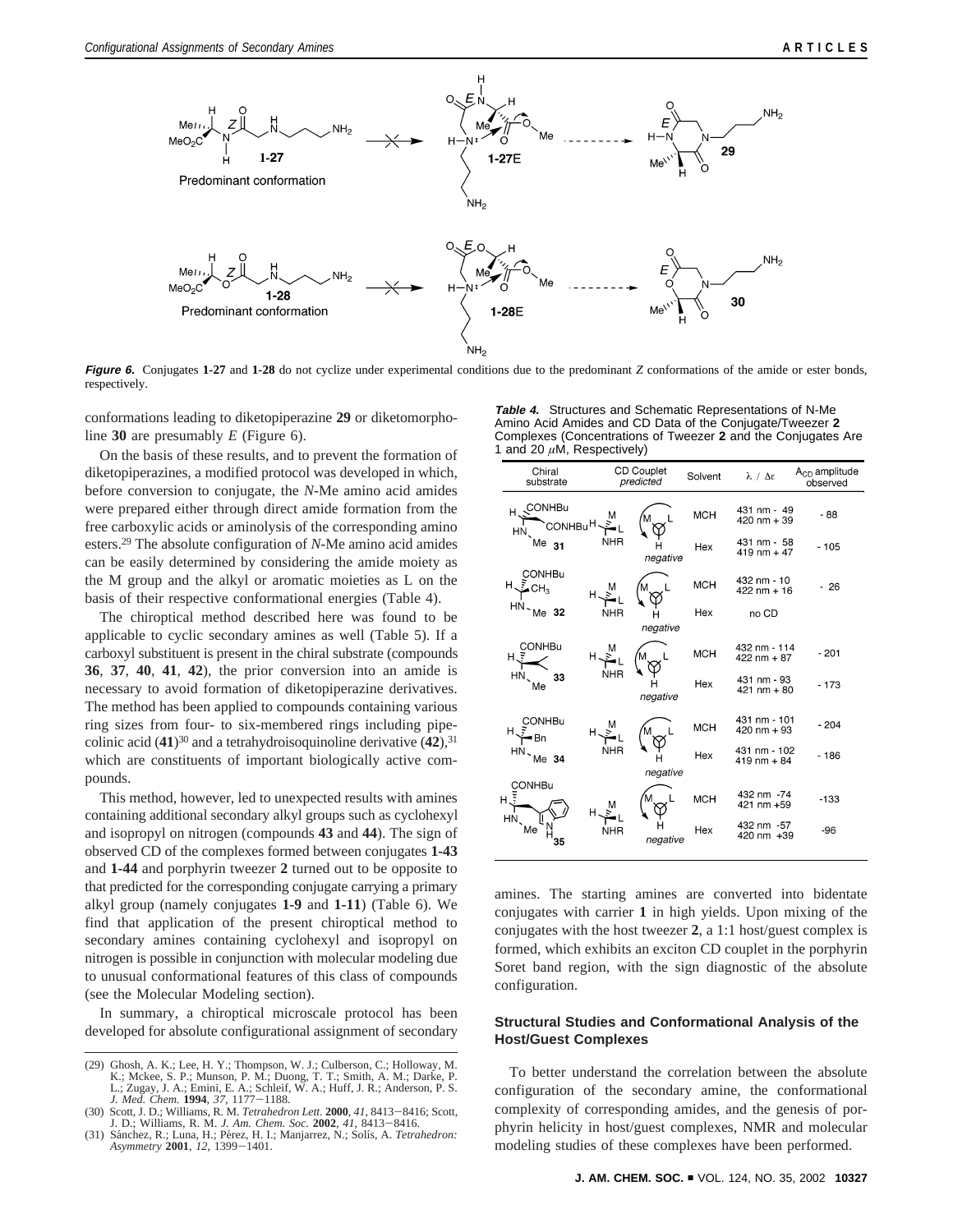#### **ARTICLES** *Huang et al.*

**Table 5.** Structures and Schematic Representations of Cyclic Secondary Amines and CD Data of the Conjugate/Tweezer **2** Complexes (Concentrations of Tweezer **2** and the Conjugates Are 1 and 20 *µ*M, Respectively)

| Chiral<br>substrate        | <b>CD Couplet</b><br>predicted |               | solvent    | λ / Δε                                                        | $A_{CD}$ amplitude<br>observed |
|----------------------------|--------------------------------|---------------|------------|---------------------------------------------------------------|--------------------------------|
| н<br>CONHBu<br>36          | RHN                            | positive      | МСН<br>Hex | 432 nm + 55<br>421 nm - 46<br>432 nm + 59<br>420 nm - 47      | $+101$<br>$+106$               |
| CONHBu                     | M H<br><b>RHN</b>              |               | MCH        | 433 nm + 102<br>422 nm - 80                                   | + 182                          |
| 37                         |                                | positive      | Hex        | 433 nm + 114<br>421 nm - 86                                   | $+200$                         |
| OMe                        | м<br>н                         | м             | <b>MCH</b> | 435 nm +154<br>423 nm - 120                                   | $+274$                         |
| 38                         | <b>RHN</b>                     | positive      | Hex        | 434 nm +149<br>422 nm - 118                                   | $+267$                         |
| н<br>- Ph<br>н<br>Ph<br>39 | <b>RHN</b>                     | positive      | MCH<br>Hex | 435 nm + 133<br>424 nm - 125<br>434 nm + 201<br>422 nm - 147  | + 258<br>$+348$                |
| CONHBu<br>Η<br>40          | RHN                            | н<br>positive | мсн<br>Hex | $431$ nm + 310<br>420 nm -276<br>420 nm + 285<br>419 nm - 245 | $+586$<br>$+530$               |
| H۸,                        | м                              | L             | <b>MCH</b> | 434 nm + 93<br>422 nm - 70                                    | $+163$                         |
| CONHBu<br>41               | <b>RHN</b>                     | н<br>positive | Hex        | $433$ nm + 103<br>421 nm - 70                                 | $+173$                         |
| CONHBu<br>NΗ               |                                |               | MCH        | 432 nm + 218<br>421 nm - 177                                  | $+395$                         |
| 42                         | NHR                            | positive      | Hex        | 431 nm + 261<br>420 nm - 214                                  | $+475$                         |
|                            |                                |               |            |                                                               |                                |

**Table 6.** Structures and Schematic Representations of Secondary Amines Bearing Additional N-secondary Alkyl Groups and CD Data of the Conjugate/Tweezer **2** Complexes (Concentrations of Tweezer **2** and the Conjugates Are 1 and 20 *µ*M, Respectively)

| Chiral<br>substrate | <b>CD Couplet</b><br>predicted | Solvent         | $\lambda$ / $\Delta \epsilon$        | $ACD$ amplitude<br>observed |
|---------------------|--------------------------------|-----------------|--------------------------------------|-----------------------------|
|                     | M<br>н                         | <b>MCH</b>      | 433 nm - 84<br>$422$ nm + 75         | $-159$                      |
| <b>NH</b><br>43     | ٠M<br><b>NHR</b><br>positive   | Hex             | 433 nm - 55<br>$421$ nm + 58         | $-113$                      |
| Мe<br>ŃH            | M                              | <b>MCH</b><br>М | 433 nm - 63<br>$421$ nm + 37         | $-100$                      |
| 44                  | <b>NHR</b><br>positive         | Hex             | 432 nm - 53<br>$420 \text{ nm} + 33$ | - 86                        |

#### **NMR Studies of Host/Guest Complexes**

**NMR Assignments of Conjugate 1-9 Upon Complexation** with Tweezer 2. The <sup>1</sup>H NMR spectrum of the free-base form of conjugate **1-9** in CDCl<sub>3</sub> shows the presence of a 2:1 mixture of two conformers arising from rotation around the amide bond. The major conformer (**1**-**9***Z*), with an H-1 methine quartet at 6.16 ppm, adopts *Z*-amide conformation, while the minor conformer with an H-1 methine quartet at 5.13 ppm, adopts *E*-amide conformation (**1-9***E*) (Figure 7a).

Upon complexation with tweezer **2**, the proton resonances of **1-9** undergo a series of important diagnostic shifts (Table 7).32 The signals from the propanediamine linker, H-5′′, H-6′′, and H-7′′, are shifted upfield by at least 6 ppm due to the effect of the porphyrin ring current,33 with the 6′′-H showing the largest shift of  $-7.35$  ppm (Figure 7b). The fact that H-6", located in the middle of the chain, experiences the largest shift demonstrates that both amine nitrogens are coordinated to zinc porphyrins and that the conjugate is sandwiched between the two porphyrins of the zinc porphyrin tweezer. Complexation to a single porphyrin would result in substantially smaller upfield shifts, especially for the protons farther removed from the coordination site.33

The host/guest complex **1-9**/**2** (**1-9**/**2** denotes the complex formed by conjugate **1-9** and porphyrin tweezer **2**) showed two sets of signals in a 2:1 ratio for conjugate **1-9** (Figure 7c and Table 7). These are assigned by 2D ROESY measurements as arising from the *Z* and *E* conformers of the bound conjugate. To slow the dynamic equilibrium between the multiple conformations of the complexes, ROESY experiments were carried out at 270 K. Lowering the temperature of the sample resulted in minimal changes in chemical shifts for the guest signals, whose assignments were confirmed by 2D TOCSY and HSQC.<sup>34</sup> In the major conformer of the bound guest, the amide conformation is assigned as *Z*, on the basis of NOE correlations observed between one of the H-1′ benzyl protons at 2.28 ppm with the propanediamine protons at  $-2.93$  ppm (H-3") and  $-3.99$  ppm (H-5"). The H-1 methine at 4.56 ppm, deshielded by a syn relationship to the amide carbonyl, showed only intraguest NOEs to the 1-Me at 0.55 ppm and to adjacent H-3 aromatic protons at 6.32 ppm (see Figure S in Supporting Information). Strong NOE interactions between the 1-Me group at 0.55 ppm and pyrrole protons of the porphyrin moiety at 8.60 and 8.91 ppm were observed, indicating a close proximity between these two groups in the host/guest complex (Figure 7d). Conversely, in the bound minor *E* conformer the H-1 methine quartet of the guest at 2.75 ppm showed NOE interactions with H-3" at  $-2.79$  ppm and with H-5" at  $-3.88$ ppm. The minor conformer failed to exhibit any NOE interactions between host **2** and the guest.

Because the three groups attached to the stereogenic center are differentially accommodated within the intra-tweezer pocket depending on their steric sizes, it is conceivable that they would experience different ring current-induced upfield shifts from zinc porphyrin tweezer **2**. <sup>15</sup> On the basis of our model (Figure 4, see also the Molecular Modeling section), the hydrogen, being the smallest group, will lie between the porphyrins, and be subjected to the strongest ring current effect; the large group L will protrude outside of the pocket in a region of relatively

<sup>(32)</sup> The NMR measurements were carried out on a sample consisting of 2.8 mM tweezer in the presence of 0.7 equiv of conjugate **1-9** in 0.60 mL of CDCl<sub>3</sub>, at 300 and 270 K. The NMR signals of the complex of **1-9** with tweezer 2 were assigned by TOCSY, DEPT-HSQC, and ROESY experiments.

ments. (33) Abraham, R. J.; Bedford, G. R.; McNeillie, D.; Wright, B. *Org. Magn. Reson.* **<sup>1980</sup>**, *<sup>14</sup>*, 418-425; Abraham, R. J.; Medforth, C. J. *Magn. Reson. Chem.* **<sup>1990</sup>**, *<sup>28</sup>*, 343-347; Abraham, R. J.; Marsden, I. *Tetrahedron* **<sup>1992</sup>**, *<sup>48</sup>*, 7489-7504; Cross, K. J.; Crossley, M. J. *Aust. J. Chem.* **<sup>1992</sup>**, *<sup>45</sup>*, <sup>991</sup>-1004.

<sup>(34)</sup> Wilker, D.; Liebfritz, D.; Kerssebaum, R.; Bermel, W. *Magn. Res. Chem.* **<sup>1993</sup>**, *<sup>31</sup>*, 287-292.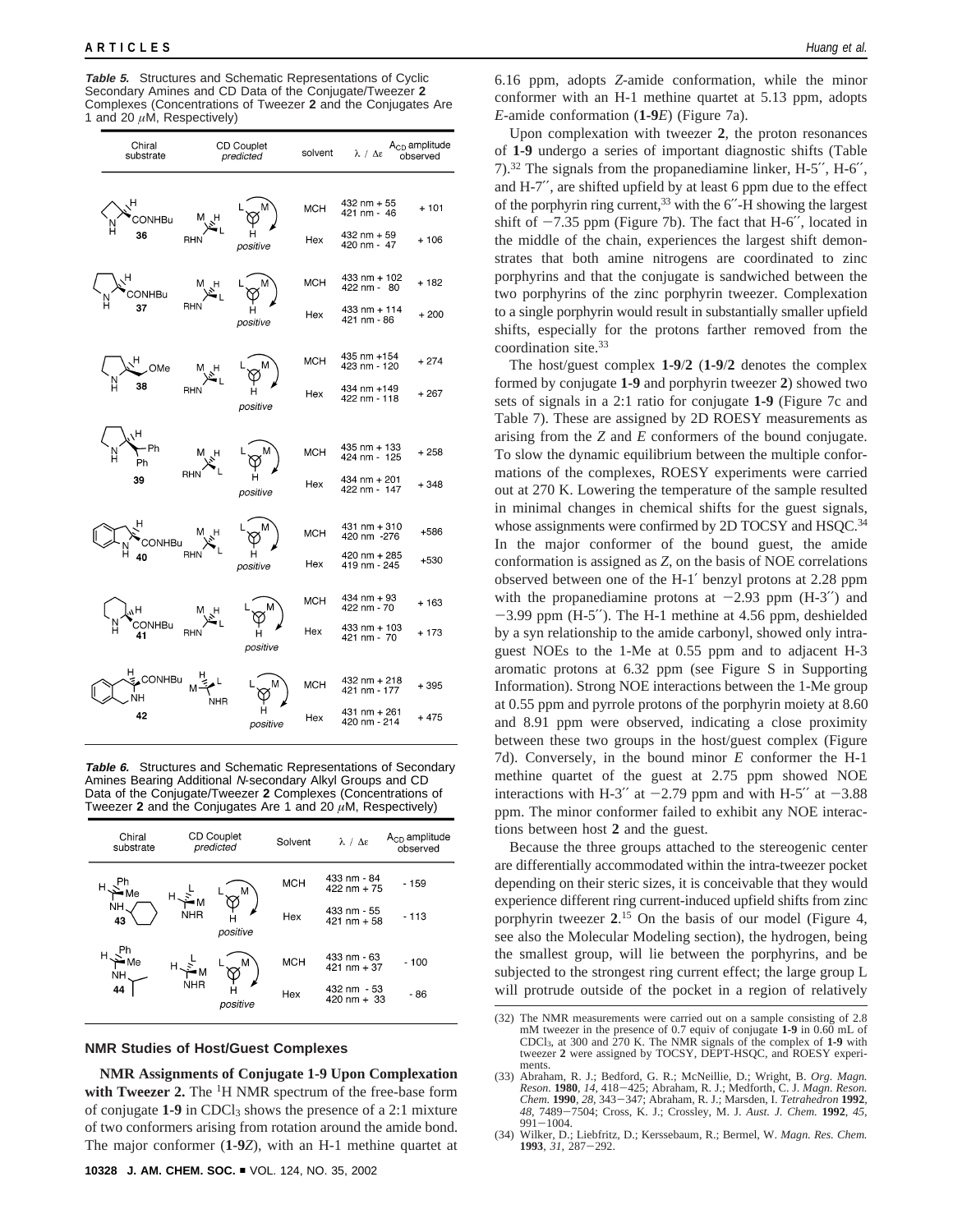

Figure 7. Structures of 1-9Z and 1-9E conjugates. Double-headed arrows indicate the intraguest NOE correlations observed in 1-9/2 complex that are diagnostic of the amide bond conformation. (a) <sup>1</sup>H NMR spectrum of free conjugate **1-9** in CDCl<sub>3</sub> (500 MHz) at 300 K. (b) <sup>1</sup>H NMR spectrum of complex **1-9**/**<sup>2</sup>** from -6 ppm to -2.5 ppm in CDCl3 (500 MHz) at 300K. (c) 1H NMR spectrum of complex **1-9**/**<sup>2</sup>** from 0 to 5.5 ppm in CDCl3 (500 MHz) at 300 K. (d) 2D ROESY spectrum of complex **1-9**/**2** in CDCl3 (500 MHz) at 270 K, indicating NOE correlation between 1-Me of **1**-**9***Z* and porphyrin pyrrole protons.

**Table 7.** 1H NMR Chemical Shifts *δ* (ppm) in CDCl3 (600 MHz) at 300 K for Major and Minor Conformers of Conjugates **1**-**9** and **1**-**9**/**2** Complex, and Ring Current Shift  $\Delta \delta = \delta_{1\text{-}9} - \delta_{1\text{-}9/2}$  (ppm) upon Complexation

|                    | major conformer     |                        |                |   | minor conformer     |                        |                |   |
|--------------------|---------------------|------------------------|----------------|---|---------------------|------------------------|----------------|---|
| proton             | free conjugate 1-9Z | bound conjugate 1-9ZI2 | $\Delta\delta$ |   | free conjugate 1-9E | bound conjugate 1-9E/2 | $\Delta\delta$ |   |
|                    | 6.16                | 4.56                   | 1.60           | S | 5.13                | 2.75                   | 2.38           | S |
| $1-Me$             | 1.46                | 0.55                   | 0.89           | М | 1.47                | 0.60                   | 0.87           | M |
| 3                  | 7.07                | 6.32                   | 0.75           |   | 7.12                | 6.25                   | 0.87           |   |
| 4                  | 7.27                | 7.19                   | 0.30<br>0.08   | L | 7.20                | 6.95                   | 0.25<br>0.38   | L |
| 5                  | 7.25                | 7.19                   | 0.06           |   | 7.18                | 7.17                   | 0.01           |   |
| 1'a                | 3.66                | 2.95                   | 0.71           |   | 3.66                | 3.51                   | 0.15           |   |
| 1 <sub>b</sub>     | 3.60                | 2.28                   | 1.32           |   | 3.60                | 2.82                   | 0.78           |   |
| 3'                 | $\approx 7.3$       | 5.95                   | 1.35           |   | $\approx 7.3$       | 6.02                   | 1.28           |   |
| $4^{\prime}$       | $\approx 7.3$       | 6.83                   | 0.47           |   | $\approx 7.3$       | 6.95                   | 0.35           |   |
| 5'                 | $\approx 7.3$       | 7.11                   | 0.19           |   | $\approx 7.3$       | 7.07                   | 0.23           |   |
| 3''a               | 4.36                | $-2.93$                | 7.29           |   | 4.95                | $-2.79$                | 7.74           |   |
| 3'' <sub>b</sub>   | 4.19                | $-3.77$                | 7.96           |   | 4.01                | $-3.77$                | 7.78           |   |
| $5^{\prime\prime}$ | 2.75                | $-3.99$                | 6.74           |   | 2.79                | $-3.88$                | 6.67           |   |
| $6^{\prime\prime}$ | 1.60                | $-5.75$                | 7.35           |   | 1.64                | $-5.86$                | 7.50           |   |
| 7''                | 2.58                | $-4.20$                | 6.78           |   | 2.68                | $-4.02$                | 6.70           |   |

weaker effect, while for the medium group M an intermediate shielding is predicted. This would offer an experimental method to assign their relative steric sizes independent of the conformational energy values. This is corroborated by the NMR shift differences of conjugate **1-9** before and after complexation with tweezer **2** (Table 7). For the major conformer, the observed ring current shift is 1.60 ppm for the hydrogen, 0.89 ppm for the M group methyl, and on the average 0.30 for the L group phenyl protons. The same trend is observed for the minor conformer, as the observed ring current shift is 2.38 ppm for the hydrogen, 0.87 ppm for the M group methyl, and on the average 0.38 ppm for the L group phenyl protons. *Thus, in favorable cases*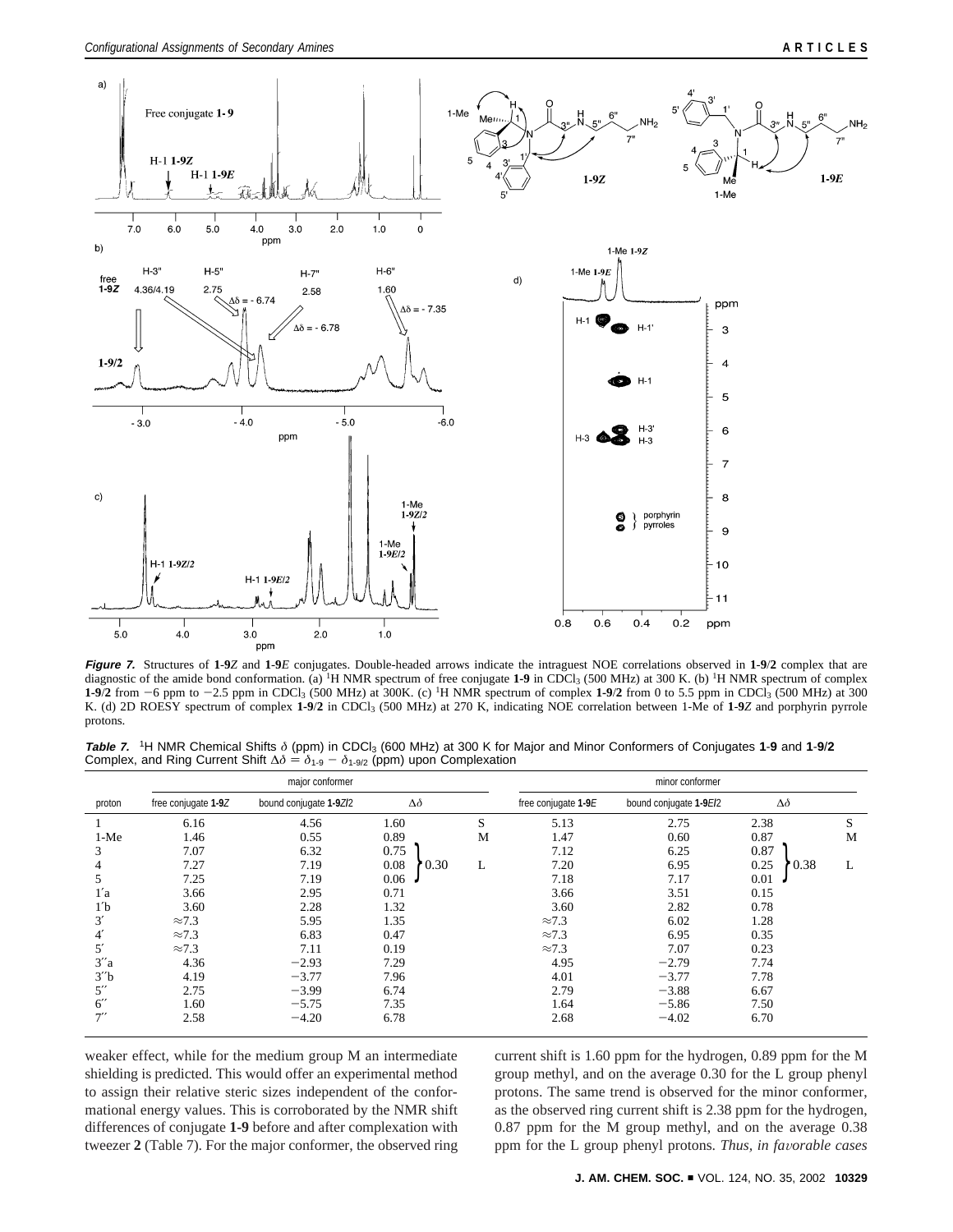

**Figure 8.** (a) <sup>1</sup>H NMR spectrum of free conjugate **1-43** in CDCl<sub>3</sub> (500) MHz) at 300 K, indicating the presence of only  $E$  conformer. (b) <sup>1</sup>H NMR spectrum of complex  $1-43/2$  in CDCl3 (500 MHz) at 300 K. (c) <sup>1</sup>H NMR spectrum of complex **1-43**/**2** in CDCl3 (500 MHz) at 223K.

*where the proton resonances of L and M groups in the complex can be clearly assigned, the difference in the ring currentinduced upfield shifts pro*V*ides experimental e*V*idence for establishing the relati*V*e steric size of the groups attached to the stereogenic center*.

**NMR of Other Conjugates and Host/Guest Complexes.** Free conjugate **1-13** bearing *N*-Me (Table 2) and the cyclic secondary amine conjugate 1-37 (Table 5) in CDCl<sub>3</sub> showed the presence of both *Z* and *E* conformers in 3:1 and 1:1 ratio, respectively, at room temperature, while only the *E* conformer was detected for the *N*-cyclohexyl **1-43** conjugate (Figure 8a). The NMR spectra of the complex **1-43**/**2** showed very broad signals for the guests (Figure 8b), as was the case with complexes **1-11**/**2** and **1-37/2**. This was rationalized by the existence of multiple bound guest conformations undergoing rapid exchange inside the host/guest complexes. Lowering the temperature to  $-50$  °C reduced the line broadening but unfortunately revealed extremely complicated NMR spectra (Figure 8c), which rendered further detailed analysis of these particular substrates impossible.

**Molecular Modeling of Host/Guest Complexes.** Molecular modeling studies of host/guest complexes offer an independent tool to predict the expected sign of exciton-coupled CD in addition to conformational energy values (*A* values) and NMR methods presented above. This will be especially helpful in cases where the assignment of L and M groups cannot be accomplished unambiguously because either their *A* values are similar or simply unavailable. Moreover, as discussed above, in many cases the host/guest complexes exhibit complicated

NMR spectra, making assignments of L and M groups from chemical shift differences difficult, if not impossible.

**Choice of Computational Method.** The conformations of the host/guest complexes were studied by carrying out molecular mechanics (MM) calculations with the Merck molecular force field (MMFF94)<sup>35</sup> utilizing MacroModel 7.1.<sup>36,37</sup> Various MM methods have been successfully applied to modeling porphyrinderived structures.<sup>38</sup> MMFF94 differs from the most frequently utilized Allinger-type MM force fields (MM2 and MM3) mainly for its peculiar expressions of van der Waals (VdW) and electrostatic interactions.<sup>35</sup> The choice of MMFF94, whose accuracy was first checked with known structures of porphyrins with axial amino ligands,  $39$  is based on the possibility of treating zinc ions explicitly (as parametrized in the MacroModel package) within a non-bonded model where the interaction between zinc and nitrogen is only of VdW and electrostatic nature. As a result, the coordination of zinc ions to the amine nitrogens of the conjugate could be reproduced without resorting to dummy atoms with constrained geometry, which will not bias the geometrical freedom around the Zn-N bonds. The "static" version of MMFF94 was employed (referred to as MMFFs) to ensure the planarity of amide and aromatic nitrogen atoms.<sup>35</sup> The conformational space was sampled by means of the Metropolis Monte Carlo (MC) algorithm implemented in MacroModel.<sup>37</sup>

**Modeling of Free Conjugates.** The molecular conformations of the free conjugates **1-9**, **1-10**, **1-11**, and **1-43** were investigated by MC/MMFFs calculations in CHCl3. In the calculated MMFFs structures of the free secondary amine conjugates, the conformation around the amide bond is found to be strongly dependent on the substrate, as summarized in the following:

(1) For the primary amine conjugate **1-10**, only the *Z* conformer is found.

(2) For secondary amine conjugates **1-9** and **1-11** the *Z* conformation is favored with an approximate 2:1 *Z*/*E* ratio calculated from the MMFFs energy differences at room temperature for both compounds. Figure 9 reports the lowest-energy structures for conjugate **1-9** in the two amide conformations.

(3) For the *N*-cyclohexyl conjugate **1-43**, only the *E* conformation is found within 10 kJ/mol.

These calculation results nicely corroborate experimental NMR results of the free conjugates presented above.

**Modeling of Conjugate/Tweezer Complexes: General Approach and Results.** MC/MMFFs calculations were per-

(38) Marques, H. M.; Brown, K. L. *Coord. Chem. Re*V*.* **<sup>2002</sup>**, *<sup>225</sup>*, 123-158. (39) The MMFFs optimized structure for the complex pyridine-Zn(TPP) has a N-Zn distance of  $d(N-Zn) = 2.291$  Å and the Zn atom protrudes by  $d(N_4 - Zn) = 0.300$  Å from the average plane defined by the four pyrrole nitrogens. The average values for the 18 entries found in the Cambridge Crystallographic Database (CCD), relative to Zn-tetraphenylporphyrins axially bound to pyridine derivatives, are  $d(N-Zn) = 2.169 \pm 0.04$  Å and  $d(N<sub>4</sub> Zn$ ) = 0.327  $\pm$  0.04 Å. More interestingly, in the MC/MMFFs structures for the host/guest complexes, the corresponding average values for the amino groups of the linker are  $d(N-Zn) = 2.245 \pm 0.010$  Å and  $d(N_4$ for the host/guest complexes, the corresponding average values for the  $Zn$ ) = 0.265  $\pm$  0.015 Å. Only two entries are found in the CCD for Zn-<br>tetraphenylporphyrins axially bound to aliphatic amines; they have  $d(N$  $t(\text{Zn}) = 2.2415 \pm 0.020 \text{ Å}$  and  $d(N_4 - Zn) = 0.26 \pm 0.12 \text{ Å}$ , in very good  $Z_{\text{n}}$ ) = 2.2415  $\pm$  0.020 Å and  $d(N_{4}-Z_{\text{n}}) = 0.26 \pm 0.12$  Å, in very good agreement with our calculations. (TPP = tetraphenylporphyrin).

<sup>(35)</sup> Halgren, T. A. *J. Comput. Chem.* **1996**,  $17$ ,  $616-641$ ; Halgren, T. A.;<br>Nachbar, R. B. *J. Comput. Chem.* **1996**,  $17$ ,  $587-615$ ; Halgren, T. A. *J. Comput. Chem.* **1996**,  $17$ ,  $553-586$ ; Halgren, T. A. *J. Comp* 

<sup>(36)</sup> Mohamadi, F.; Richards, N. G. J.; Guida, W. C.; Liskamp, R.; Lipton, M.; Caufield, C.; Chang, G.; Hendrickson, T.; Still, W. C. *J. Comput. Chem.*

**<sup>1990</sup>**, *<sup>11</sup>*, 440-467. (37) Chang, G.; Guida, W. C.; Still, W. C. *J. Am. Chem. Soc.* **<sup>1989</sup>**, *<sup>111</sup>*, 4379- 4386.<br>
(38) Marques, H. M.: Brown, K. L. Coord, Chem. Rev. 2002, 225, 123–158.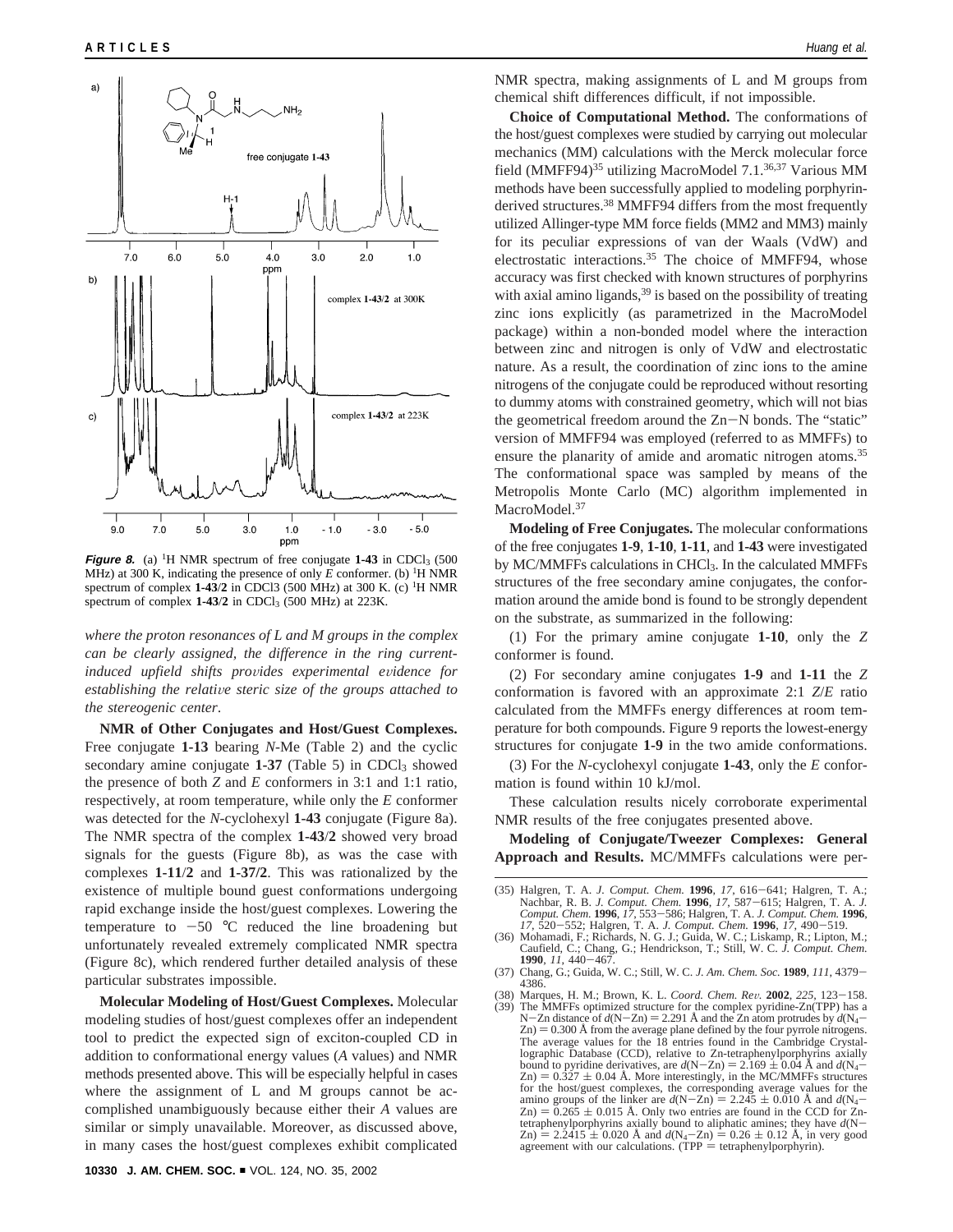

**Figure 9.** Lowest-energy structures (calculated with MMFFs in CHCl<sub>3</sub>) and relative energies for conjugate **1-9** in the two amide conformations **1-9***Z* and **1-9***E* with energy for the *Z* isomer set to 0.

**Chart 3**



formed on the complexes between conjugates **1-9**, **1-10**, **1-11**, **1-16**, **1-32**, **1-41**, **1-43**, **1-44** (Chart 3) and tweezer host **2**. Due to the complexity and multiple degrees of freedom of the system, in all cases investigated a number of local minima were found within a limited energy window, usually about  $10-15$  structures within 10 kJ/mol over a total of 1000 MC steps. Moreover, repetition of the calculation from the same starting structure and with the same parameters and convergence criteria occasionally led to a partially different set of minima. This renders seeking the actual absolute energy minimum an impractical task.

This observation agrees well with the conformational heterogeneity demonstrated by NMR spectra of the host/guest complexes. It must be stressed that any discrete species detected by NMR would in principle correspond to an ensemble of fast exchanging structures.

Because of the incomplete parametrization of MMFFs as well as the complexity of the system leading to questionable absolute accuracy of the calculated energies, *the lowest-energy minimum cannot be taken as an entirely faithful representation of the host/ guest complex*. It is more appropriate to take into account all the structures within an energy window arbitrarily set to 10 kJ/ mol, and to focus on the distribution of structures characterized by the sign and value of the projection angle *θ*, rather than on the absolute energies. This quantity refers to the projection angle between the transition dipole moments of the two porphyrins running in the 5-15 direction (defined as in Figures 1 and 11),21,40 which is indicative of the sign of the expected exciton couplet, that is, a positive twist leads to a positive couplet, and vice versa. Following an approach similar to cluster-type analysis,<sup>41</sup> we plotted distribution graphs of  $\theta$  values among all minima within 10 kJ/mol, corresponding approximately to <sup>30</sup>-40 optimized structures resulting from the MC calculations (3 times 1000 steps). In these graphs (Figure 10), the preferred sign of projection angle *θ* for a given complex can be inferred by counting the total number of structures presenting positive and negative  $\theta$ . Moreover, the value of  $\theta$  corresponding to the higher probability cluster detectable in all cases can be taken as the "most probable"  $\theta$  value adopted in the host/guest complexes. For all compounds investigated, the predicted *preferred sign of θ based on calculated distribution agreed with the sign of the observed exciton CD couplet*. In most situations, the preferred sign also agrees with the predicted sign based on conformational *A* values.18 In the two cases (**1-43/2** and **1-44/2** complexes) where prediction based on *A* values seems to fail, MC/MMFFs calculations correctly predicted the observed sign of the porphyrin twist. Thus, the current calculation method in conjunction with the experimental CD host/guest complexes can be used as a reliable tool for assigning the absolute configuration of the secondary amine. We strongly suggest employing this MC/MMFFs calculation approach when an unambiguous prediction of relative steric size of substituents is not possible solely on the basis of conformational energies *A* values and NMR data.

**Modeling of Conjugate/Tweezer Complexes: Analysis of Calculated Structures. (A) Complex 1-9/2 (Figures 10c and 11).** This complex was especially worthy of investigation for the purpose of comparison with experimental conformational information, since its structure is the only one accessible in detail through NMR studies. A large preference for supramolecular conformations with positive  $\theta$  values (86%) is found (Figure

<sup>(40)</sup> The porphyrin Soret transition is doubly degenerate and is more correctly described as a circular oscillator polarized in the whole chromophoric plane (Hsu, M.-C.; Woody, R. W. J. Am. Chem. Soc. 1971, 93, 3515–3525). (Hsu, M.-C.; Woody, R. W. *J. Am. Chem. Soc.* **<sup>1971</sup>**, *<sup>93</sup>*, 3515-3525). However, in many situations the exciton interaction between two porphyrins may be interpretated in terms of an effective transition dipole moment, which in the current case is directed along the  $5-15$  direction.<sup>21</sup> The theoretical basis of this approach and its application to different bisporphyrin derivatives is currently under investigation: Pescitelli, G., et al., in preparation.

<sup>(41)</sup> Watts, C. R.; Mezei, M.; Murphy, R. F.; Lovas, S. *J. Biomol. Struct. Dyn.* **2001**, 18, 733–748; Ripoll, D. R.; Liwo, A.; Scheraga, H. A. *Biopolymers*<br>**1998**, 46, 117–126; Levy, S.; Schuyler, S. C.; Maglothin, R. K.; Staehelin, L. A. *Biopolymers* **1996**, 38, 251–272; Wang, C. G.; Langer, T.; Kam P. G.; Gu, Z.-Q.; Skolnik, P.; Fryer, R. I. *J. Med. Chem.* **<sup>1995</sup>**, *<sup>38</sup>*, 950- 957; Bryant, S. D.; Balboni, G.; Guerini, R.; Salvadori, S.; Tomatis, R.; Lazarus, L. H. *Biol. Chem.* **<sup>1997</sup>**, *<sup>378</sup>*, 107-114.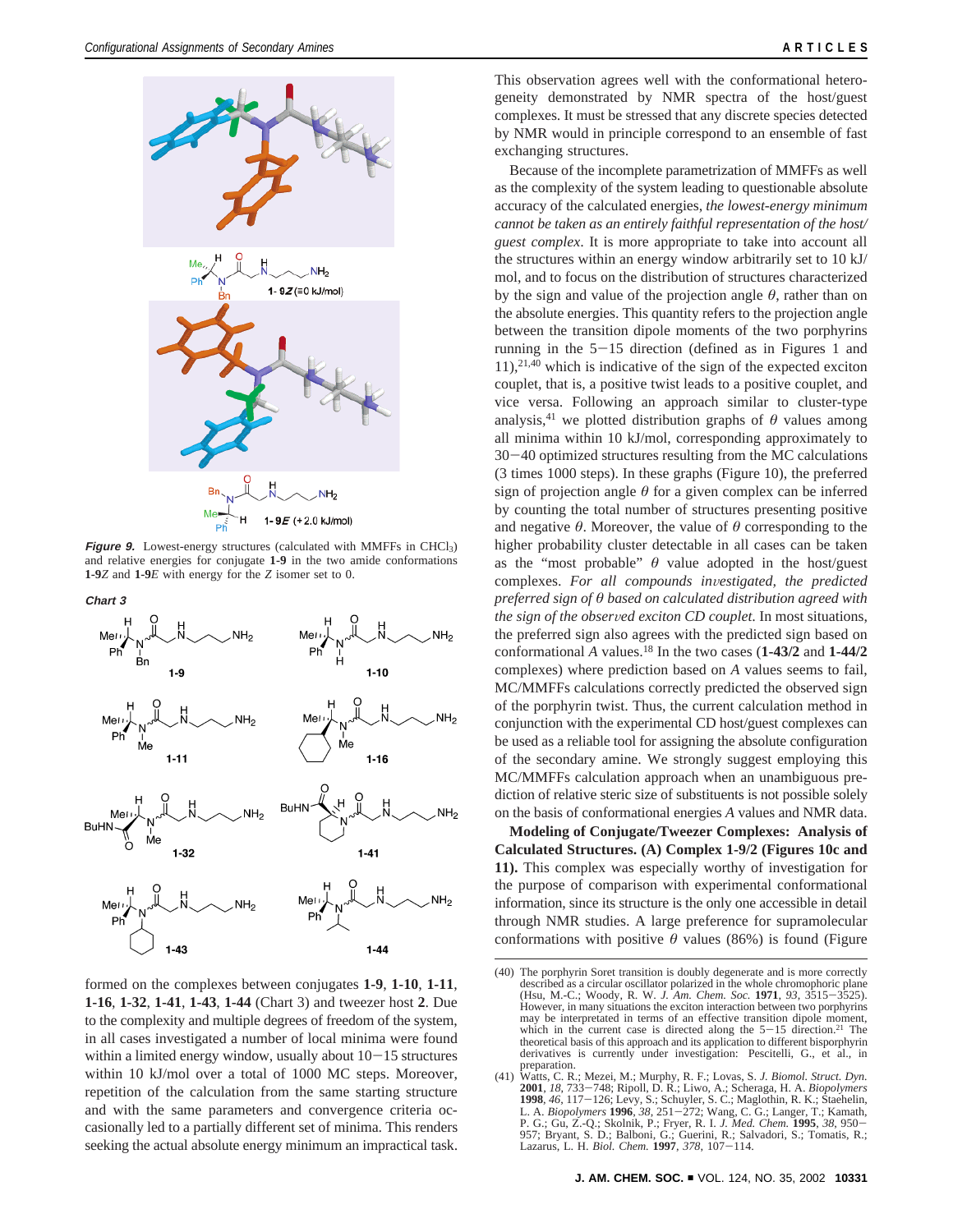

**Figure 10.** Distribution of *θ* values of the MC/MMFFs calculated host/guest complexes within 10 kJ/mol of the lowest-energy conformation for various conjugates (see Chart 3 for structures). The probability of structures with negative and positive values of *θ* is reported as percentage. Numbers in bold are for the prevailing sign, also summarized in (g). Arrows indicate the higher probability cluster, to which the "most probable" *θ* value is referred.

10c). The calculated structure shown in Figure 11c,d also characterized by a positive twist between the two interacting porphyrins (side view, Figure 11d) is the lowest-energy conformation within the most probable cluster ( $\theta \approx +17^{\circ}$ ). The amide conformation of the guest in the complex is *Z,* which nicely corroborates the NMR results. In less than 10% of all **1-9**/**2** complexes, the guests adopt *E*-amide conformation, but interestingly even in this conformation the two porphyrins mostly retain the positive twist. In the most probable structures with the guest in the *Z* conformation, the H-1 is always syn to the carbonyl (Figures 11c,d); the position of the *N*-benzyl group is also in agreement with the observed NOEs between protons 3′/1-Me, 1′/1-Me, and 1′/3. Except for the complexes of **1-43/2** and **1-44/2** (vide infra), the structure depicted in Figure 11c,d is a good representation of a general host/guest arrangement valid for all complexes investigated, which is described in detail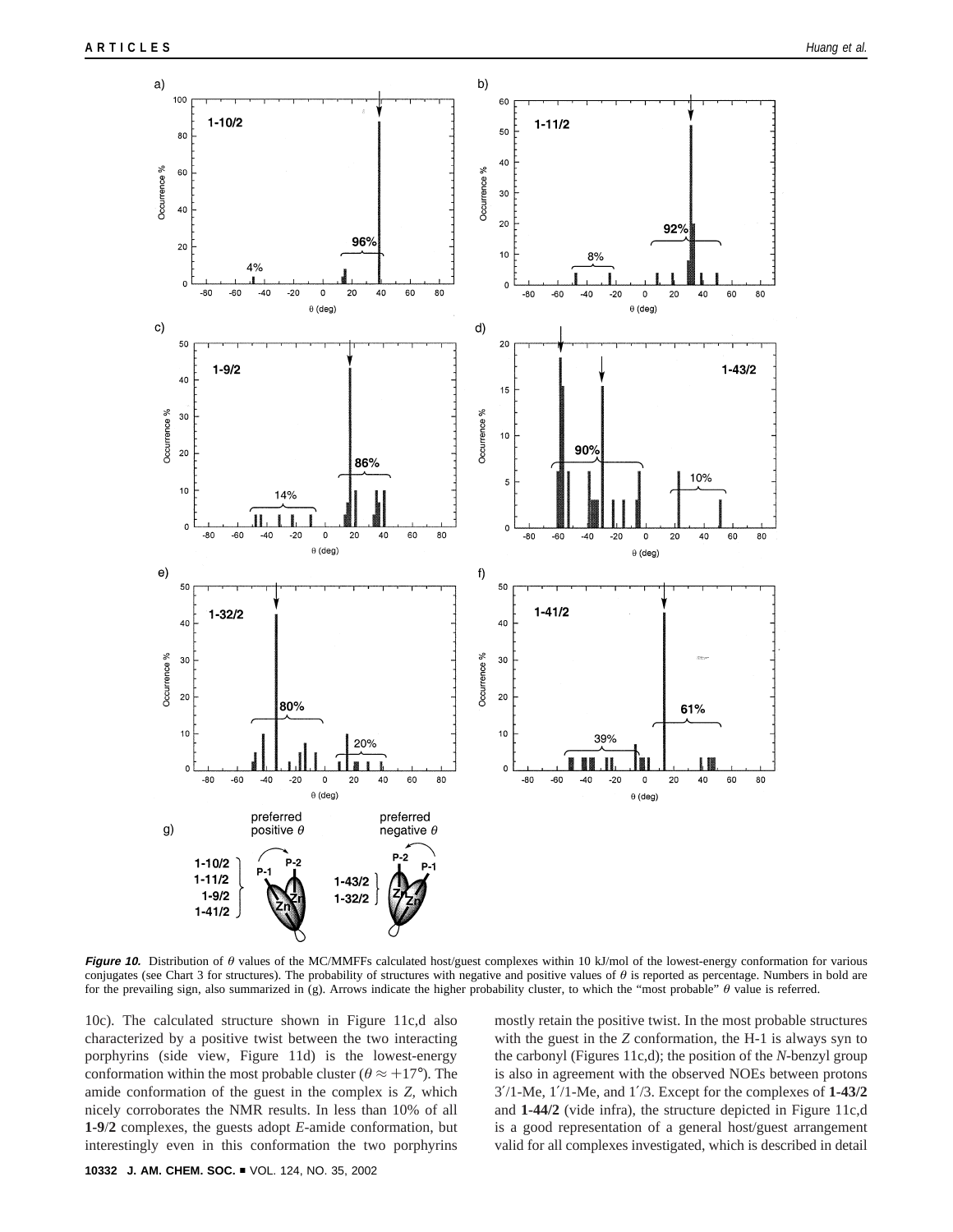

**Figure 11.** (a) Complex **1-9/2**. (b) Schematic representation of the preferred conformation with a positive *θ* value. (c) Top view and (d) front view for the most probable calculated MC/MMFFs structure belonging to the higher-probability cluster in Figure 10c. (Blue) L group; (green) M group; (orange) *N*-benzyl group. Proton numberings are the same as in Figure 7 and Table 7. Dotted double-headed arrows depict intraguest (black) and host/guest (red) NOE's.

as follows: (a) the methylene of the *N*-benzyl group (orange) is directed toward P-2; (b) the chiral center lies approximately in the middle between the 10,20/10′,20′ phenyls (Figure 11a) of the two porphyrins; (c) the M methyl group (green) points toward P-1, reaching in most cases a distance of less than 4 Å with respect to the closest pyrrole protons, which agrees well with the observed host/guest NOE; (d) the L phenyl group (blue) lies in the middle between the two porphyrins, pointing outward (i.e., far from the porphyrin core) and upward in Figure 11d (i.e., toward 15′ phenyl). Thus, the calculation method lends itself as a means of differentiating the M and L groups on the basis of their positions and orientations in the host/guest complex.

The reasons for the surprisingly strong CD  $(A = +1078)$ observed for tweezer complex of the *N*-benzyl conjugate **1-9** remain unclear, especially because the sign preference and the dispersion of *θ* values are quite similar to those of *N*-Me conjugate **1-11** (Figure 10c vs 10b). Moreover,  $\pi-\pi$  interactions between the *N*-Bn and phenyl at the stereogenic center do not seem to play an obvious role since these two groups are quite distant in the minimized complex structures (Figure 11c,d), and no NOE between their protons is observable. Only minor geometrical differences are apparent between the molecular models of **1-9/2** and **1-11/2**. In **1-9/2**, the sterically more demanding benzyl group enlarges the whole tweezer chiral pocket more than in the *N*-Me analogue **1-11/2**, <sup>42</sup> pushing the stereogenic center and its substituents more outward and under a stronger influence of 10,20/10′,20′ phenyls, which are perpendicular to the porphyrin planes. It is likely that the ultimate effect of this augmented structural strain leads to greater steric recognition.

**(B) Complex 1-10/2 (Figure 10a).** The calculated structure of primary amine conjugate **1-10** complexed with tweezer **2**, in terms of both *θ* dispersion (Figure 10a) and conformation of the host/guest complex (not shown), is consistent with the structures described previously for primary amines.<sup>15,16</sup> An almost complete prevalence of structures with positive *θ* values (96%) and a strongly preferred cluster with  $\theta = +38^{\circ}$  are found. A comparison of the molecular model for **1-10/2** with the ones for secondary amines **1-9/2** and **1-11/2**, suggests that the most evident structural difference is that in **1-10/2** the stereogenic center and its substituents lie closer to P-2, with the N-H proton pointing directly toward one of the pyrroles. The N-H bond is almost perpendicular to a pyrrole plane, with an H/plane distance of about 2.70 Å; this suggests a  $H/\pi$  interaction,<sup>43</sup> which could be partially responsible for a more rigid and conformationally homogeneous complex, as observed by NMR.16 The H/*π* interaction is also supported by the strong ring current shift of

<sup>(42)</sup> The acute angle between the average porphyrin planes is about 42° in **1-9/2** and 30° in **1-13/2**.

<sup>(43)</sup> Del Bene, J. E.; Cohen, I. *J. Am. Chem. Soc.* **<sup>1978</sup>**, *<sup>100</sup>*, 5285-5290; Tarakeshwar, P.; Choi, H. S.; Kim, K. S. *J. Am. Chem. Soc.* **2001**, *123*, <sup>3323</sup>-3331.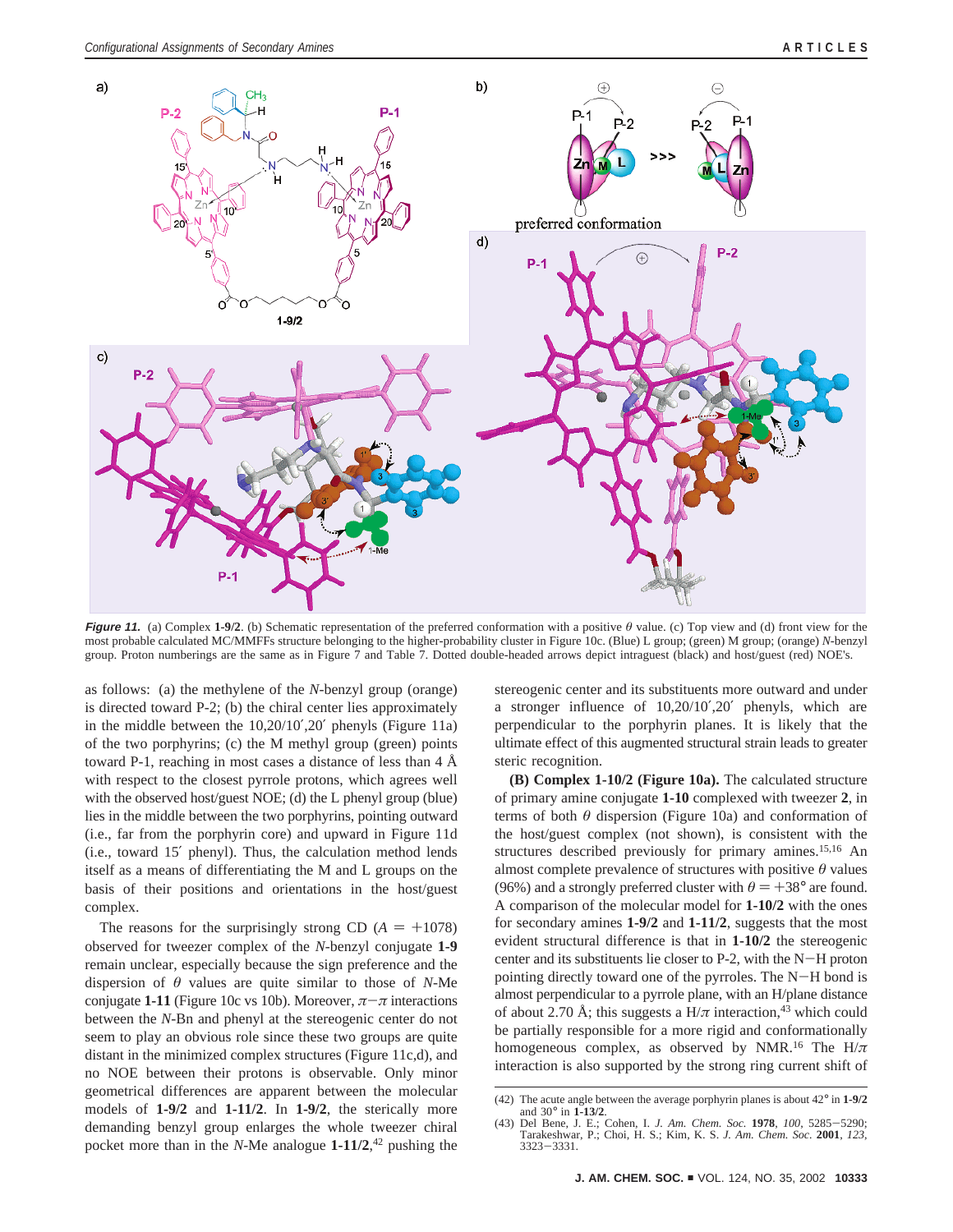

**Figure 12.** (a) Complex 1-43/2. (b) Schematic representation of the preferred conformation with a negative  $\theta$ . (c) Top view and (d) front view for the most probable calculated MC/MMFFs structure belonging to the higher-probability cluster in Figure 10d. (Blue) L group; (green) M group; (orange): *N*-cyclohexyl group.

the N-H (up to 3.70 ppm), the largest reported for protons of the chiral substrate.

**(C) Complexes 1-32/2 and 1-41/2 (Figure 10e,f).** Conformational energy values are not available for complexes **1-32/2** and **1-41/2**. For conjugate **1-32**, the difference between conformational *A* values<sup>18</sup> of methyl group (L)  $(A = 7.28 \text{ kJ/mol})$ , and butyl amide group M (*<sup>A</sup>* value of approximate 4.6-5.4 kJ/ mol for esters), is quite small. This leads to a reduced stereodifferentiation, which is reflected in the weak observed CD couplet (amplitude  $= -26$  in MCH, undetectable in hexane). Calculated *θ* values are very dispersed (Figure 8e), but still a large preference (80%) for structures with negative  $\theta$  values emerges. For conjugate **1-41**, as well as for all cyclic compounds **1-36–1-42**, the *A* values for the endocyclic  $CH_2$  group are not available; the homogeneity of the CD results for all of these compounds justifies assigning M to the  $CH<sub>2</sub>$  and L to the exocyclic substituent (Table 5). This hypothesis is substantiated by MC/MMFFs calculations for the complex **1-41/2**, which results in a sharp cluster with  $\theta = +14^{\circ}$  (Figure 10f) within a distribution where positive values are clearly favored (61%).

**(D) Complex 1-43/2 (Figures 10d and 12).** The molecular modeling study of **1-43/2** (Figure 12) was carried out to shed some light on the anomalous behavior of the class of derivatives with secondary *N*-alkyl groups. In fact, the two examples considered in the current study (**1-43** and **1-44**) exhibited porphyrin CD exciton couplets with the sign opposite to the

one predicted on the basis of conformational energy *A* values for phenyl and methyl groups (Table 6). A very heterogeneous conformational situation is found for the complex **1-43/2**, as depicted in Figure 10d; however, structures with negative values of  $\theta$  are strongly dominating (90%). The favored amide conformation in the complex (>90% of minima within 10 kJ/ mol) is found to be *E*, as in the case of the isolated guest (see above). The calculated structure of the *N*-isopropyl bearing conjugate **1-44**/**2** complex (Table 6) shows similar tendency (results not shown). These findings emphasize the usefulness of our calculations for predicting the preferred porphyrin helicity: *no discrepancies between the absolute configuration predicted by concurrent use of CD spectroscopy and MC/ MMFFs conformational analysis on conjugate/tweezer complexes ha*V*e been found in this study*.

Inspection of a representative structure of the **1**-**43**/**2** complex belonging to the cluster around  $\theta \approx -37^{\circ}$  of molecular models (Figure 12) shows clear differences as compared with the common structure represented by the **1-9**/**2** complex (Figure 11). In **1**-**43**/**2**, the *N*-cyclohexyl group (orange) is directed toward P-1, enlarging the whole tweezer pocket, the methyl group M (green) is directed toward P-2, and the phenyl group L (blue) is pointing downward (i.e., toward the benzoate rings). It should be emphasized that these effects only partially result from the favored *E* conformation. It is clear that a completely different discrimination mechanism is operating in this case, which is in